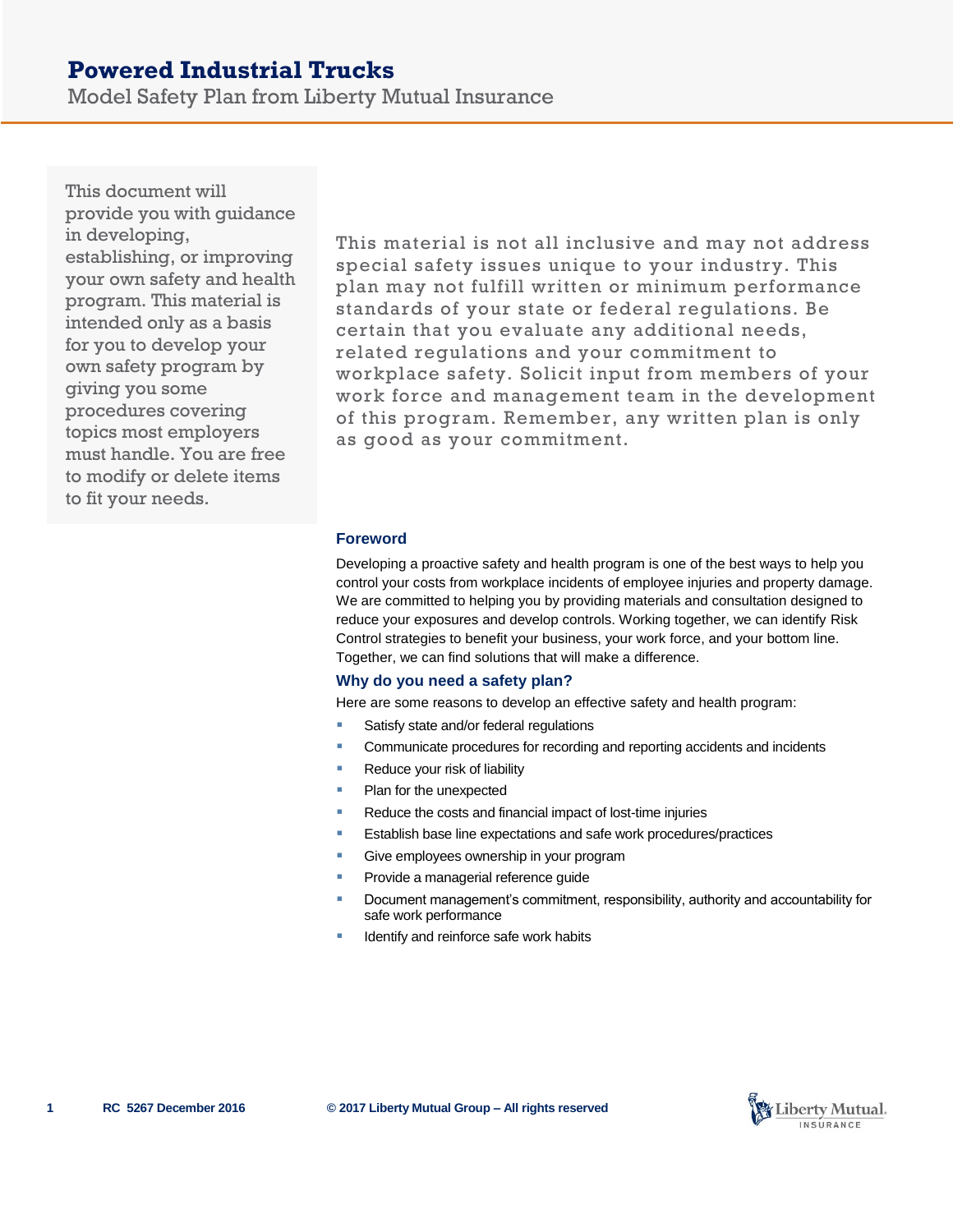#### **Using this material**

This model safety plan was developed as a set of best practices to help you enhance your current program or, if you have no current plan, to provide you a base line from which to begin. You can implement these policies and procedures now or fine tune to your own needs. However, the most essential element is you and your commitment to making it happen!

Begin by preparing a policy statement as an endorsement of your commitment to safety. Be sure to communicate your intent to your entire work force. Post this in a conspicuous location to help demonstrate your support, and keep it current to reflect your continuous interest in the program.

This topic has been developed to provide employers with guidance on many of OSHA's expectations. However, we do not intend that this plan necessarily assures compliance with the related OSHA standard. Contact your local or regional OSHA office of the federal or state specific plan having jurisdiction. In addition, your Risk Control consultant can provide additional guidance to help with implementation and training.

#### **Table of Contents**

| Topic                                                           | Page |
|-----------------------------------------------------------------|------|
| Industrial Lift Truck Operator Training Program Goals           | 3    |
| <b>PIT General Requirements</b>                                 | 4    |
| <b>Operator Qualifications</b>                                  | 4    |
| <b>Vehicle Procurement Requirements</b>                         | 4    |
| General Requirements for Training Curriculum                    | 4    |
| <b>Training Topics</b>                                          | 5    |
| Demonstrating PIT Operator Driving Ability                      | 5    |
| Certification of PIT Training                                   | 5    |
| <b>Operator Training Program Outline</b>                        | 5    |
| <b>Inspection and Maintenance</b>                               | 8    |
| Types of Trucks and their Unique Hazards                        | 8    |
| General Operator Rules for PITs and Agreement                   | 9    |
| Workplace Specific Information                                  | 11   |
| <b>PIT Reference Sources</b>                                    | 13   |
| Appendices                                                      |      |
| Appendix A: Sample Lift Truck Operator Training Record          | 14   |
| Appendix B: Sample Lift Truck Operator Annual Evaluation Record | 16   |
| Appendix C: Sample Physical Truck Examination by Operator       | 17   |
| Appendix D: Knowledge of Safeguards within the Facility         | 18   |
| Appendix E: Sample On-Site Driver's Performance Check Sheet     | 19   |
| Appendix F: Sample Lift Truck Operator Training Test            | 21   |
| Appendix F.1: Sample Lift Truck Operator Training Answer Sheet  | 23   |
| Appendix G: Sample Pre-Use Inspection Record for PITs           | 25   |

This safety program and accompanying information does not identify all possible hazards and we cannot be responsible on your behalf for your obligations under any law, rule, or regulations. The principles contained in the material are general in scope and, to the best of our knowledge, current at the time of publication. Liberty Mutual specifically disclaims all liability for damages or personal injury alleged to arise from reliance on the information contained in this document.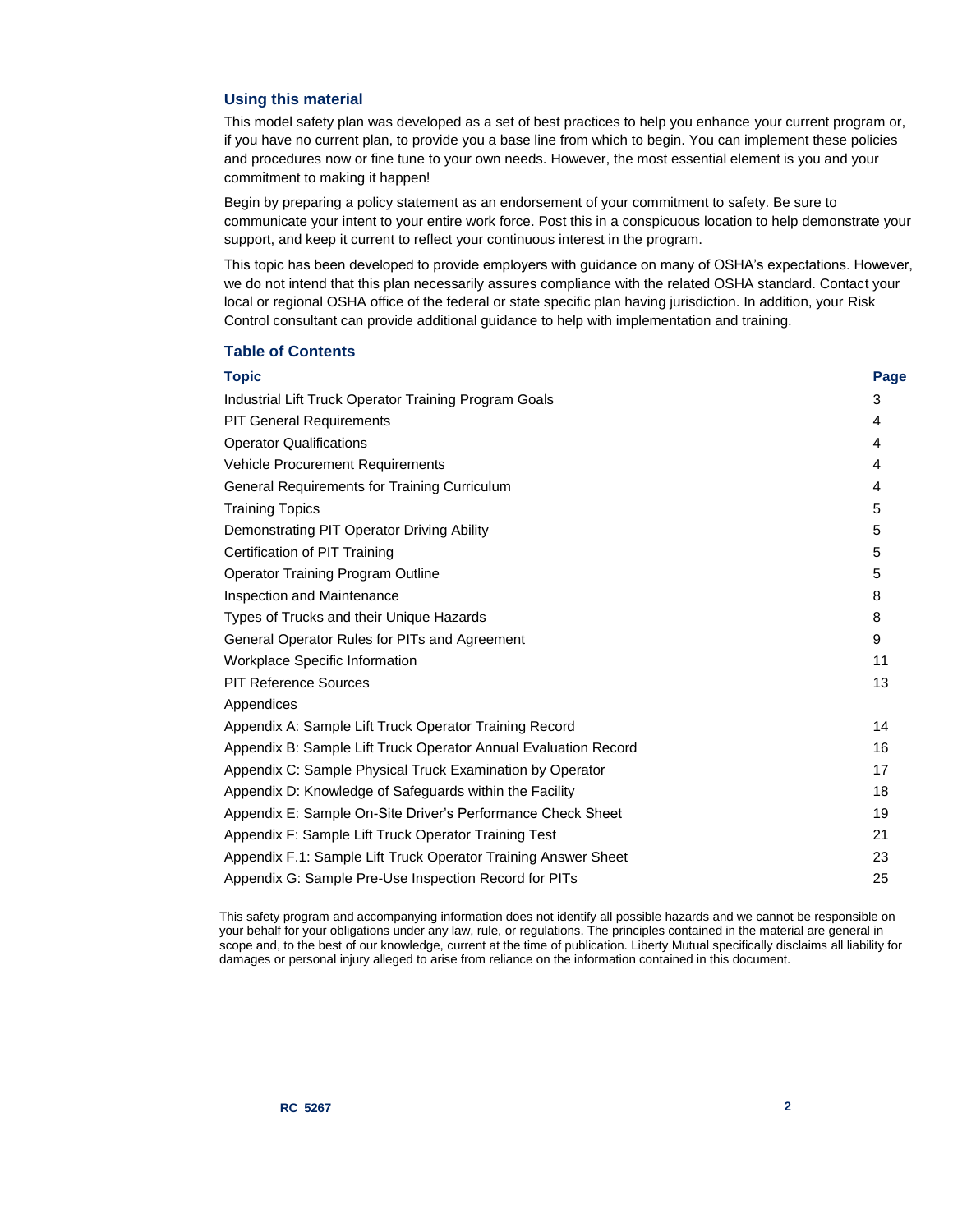# **Industrial Lift Truck Operator Training Program Goals**

This plan is designed to ensure the safe operation of rider-type powered lift trucks in non-hazardous locations. Operator training is the most significant component. Other elements include administrative aspects, general lift truck principles and operating rules. To these core elements, (a designated person) will add details about the specific trucks each operator may use and site-specific conditions in this establishment.

Powered Industrial Truck (PIT) Program Administration

(Use this as a guide and customize to your organization's needs.)

This plan will be administered by **Example 20** (a designated person) within our company.

The content of the training will include all applicable topics and other material provided by the lift truck and fork attachment manufacturers.

The training will include both classroom presentation and practical truck operation in the employees' regular work area. Initial training will be provided prior to job assignment.

Each trainee will be evaluated while performing assigned duties. A written (or verbal) exam will also be administered. Both evaluations will be judged on a pass/fail basis. Failure of either evaluation will result in retraining.

Annually, a designated person will evaluate the performance of each lift truck operator.

Retraining shall be provided to all affected operators whenever:

- **An unsafe practice is observed or believed to exist**
- Lift truck or attachment equipment is introduced or modified
- Applicable operating conditions change

All training and retraining must be documented. Appendix A, Lift Truck Operator Training Record serves this purpose. The training materials used must be attached to the Lift Truck Operator Training Record and retained for at least three (3) years after the training date.

The annual review of each lift truck operator must be documented in Appendix B, Lift Truck Operator Annual Evaluation Record. This form also will be used to evaluate the operator while performing assigned duties after initial training. Appendices C and D show the operator's familiarity with the truck, and knowledge of safeguards at the facility. Appendix E, Onsite Driver's Performance Checksheet, rates operators' on their proficiency.

Appendix F is a sample Lift Truck Operator Training Test. The Company may use a different written or oral exam, as desired. Answers are included in Appendix F.1.

All employees who have job functions that include the authorization to operate forklift trucks must be certified, licensed and appropriately trained before operating a lift truck, and at least annually thereafter. An evaluation of each PIT operator's performance shall be conducted at least once every 3 years.

Our company program mandates that training will include:

- **Minimum 8-hour classroom training to cover the concepts and operating principles of operation, as well as the** safety and health implications of care, maintenance and use.
- **Demonstrated operational proficiency as determined by our in-house instruction.**
- **EXEC** Certification that the training has been successfully completed and the objectives for safe operating principles have been achieved.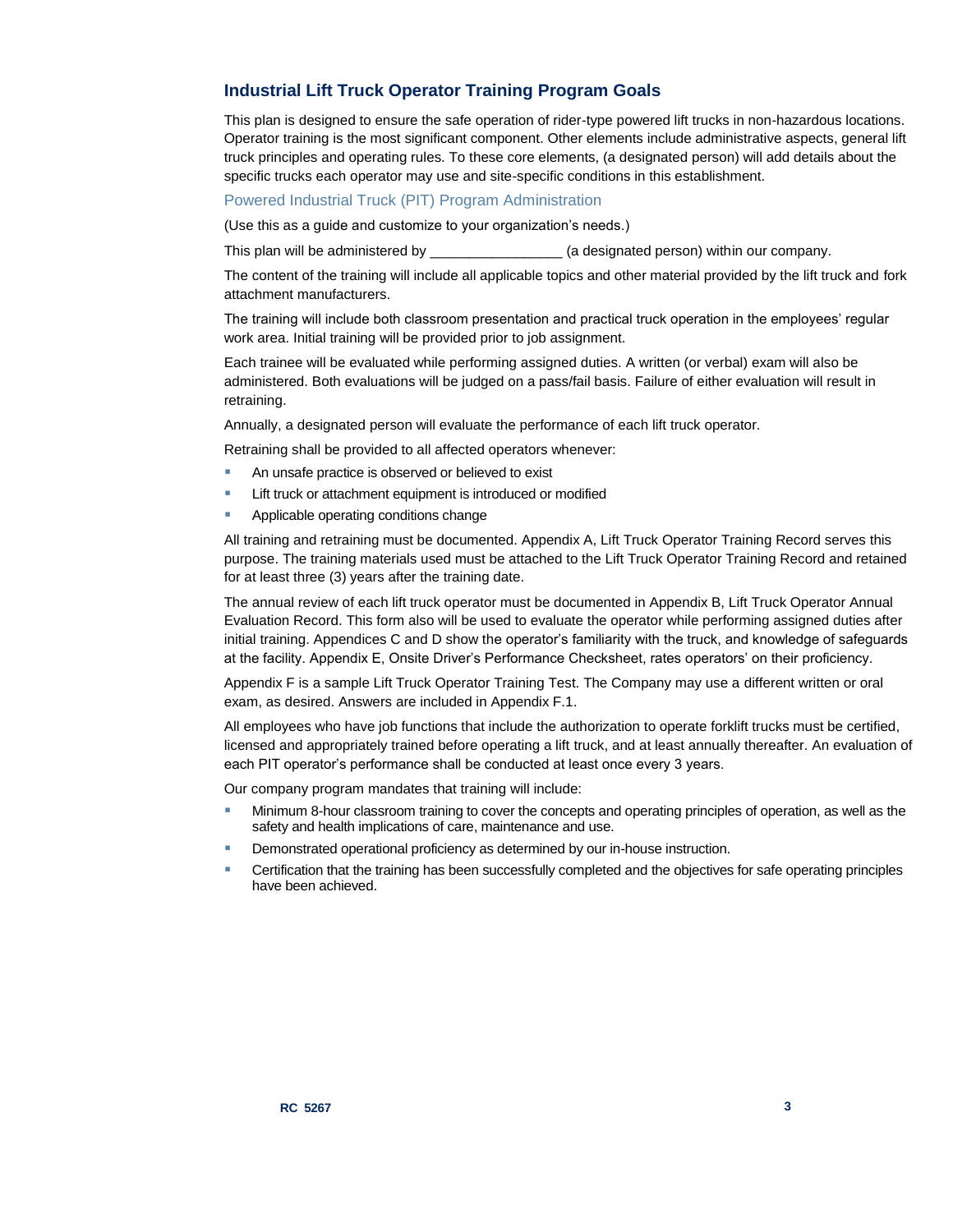# **PITs General Requirements**

(Use this as a guide and customize to your organization's needs.)

Operator Qualifications

Only those operators who meet the following requirements are eligible for lift truck operator assignments:

- Trained as described in this plan
- **Passed both of the evaluations following the training**

Met the physical criteria established by \_\_\_\_\_\_\_\_\_\_\_\_\_\_\_\_\_\_\_\_(company name)

Our medical provider, available through \_\_\_\_\_\_\_\_\_\_\_\_\_\_\_\_\_\_\_\_ (insurance company's preferred provider network), will help you in the evaluation process for the following physical capabilities of each operator:

- **Vision distance**
- Peripheral vision
- Color discrimination
- **Hearing**
- Ability to endure foreseeable environmental extremes (i.e. heat, cold, humidity, etc.)
- Any other characteristic which the medical provider believes to be relevant to the safe operation of a lift truck

Based upon the results of that evaluation, the medical provider will make a recommendation regarding whether that employee may operate a lift truck safely. We will accommodate recovering and impaired employees, where feasible, according to our injury management program.

#### Vehicle Procurement Requirements

Based on our uses and conditions, PITs may require warning devices, a load backrest extension and overhead guards. We will consider safety equipment needs and vendor training resources in our lift truck buying/leasing decision process. Each lift truck vendor will be asked if operator training resources include on site presentations, train the trainer workshops, or self study materials.

#### **General Requirements for Training Curriculum**

Initial training concepts must cover at least the following items in detail, and records must be retained in each personnel file:

- **Safety inspection detail:** Tires, brakes, oil, leaks, and general manufacturer recommended itemized checks
- **Operational checks**
- **Vehicle procurement requirements:** Engine start up, steering, brakes, gears, lights, horn, backup signals, lift mechanism
- **Safe driving habits:** Rear driving down ramps, approaching low clearances, high loads, dock loading precautions, chocking trailers, speed, blind corners, traffic control, right-of-way principles, courtesy, etc.
- **Auxiliary lighting:** Areas of the plant where lighting is less than two lumens per square foot
- **Warning devices:** Use and locations of strobes, backup audible alarms, horns, etc.
- **Alterations:** Platforms or riders are not allowed without manufacturer's approval and attachments have been procured by the safety coordinator; counterweights will not be permitted to allow for additional capacity, as this can seriously undermine the safety and ultimate lifting capacity of the mechanism and components.
- **Personal safety:** Mandatory use of seat belts, roll cages; general rules for conduct and personal protective devices during lift truck operation
- **Parking:** Idle vehicles placed with brake on, tines down, and wheels chocked; engine shut down, and keys removed
- **Dock plates:** Use of ICC bar grapplers, verifying clearance and stability before unloading or loading
- **Hydraulic systems:** Hoses, cylinders, and the entire system maintained and inspected monthly per maintenance procedures and manufacturer's requirements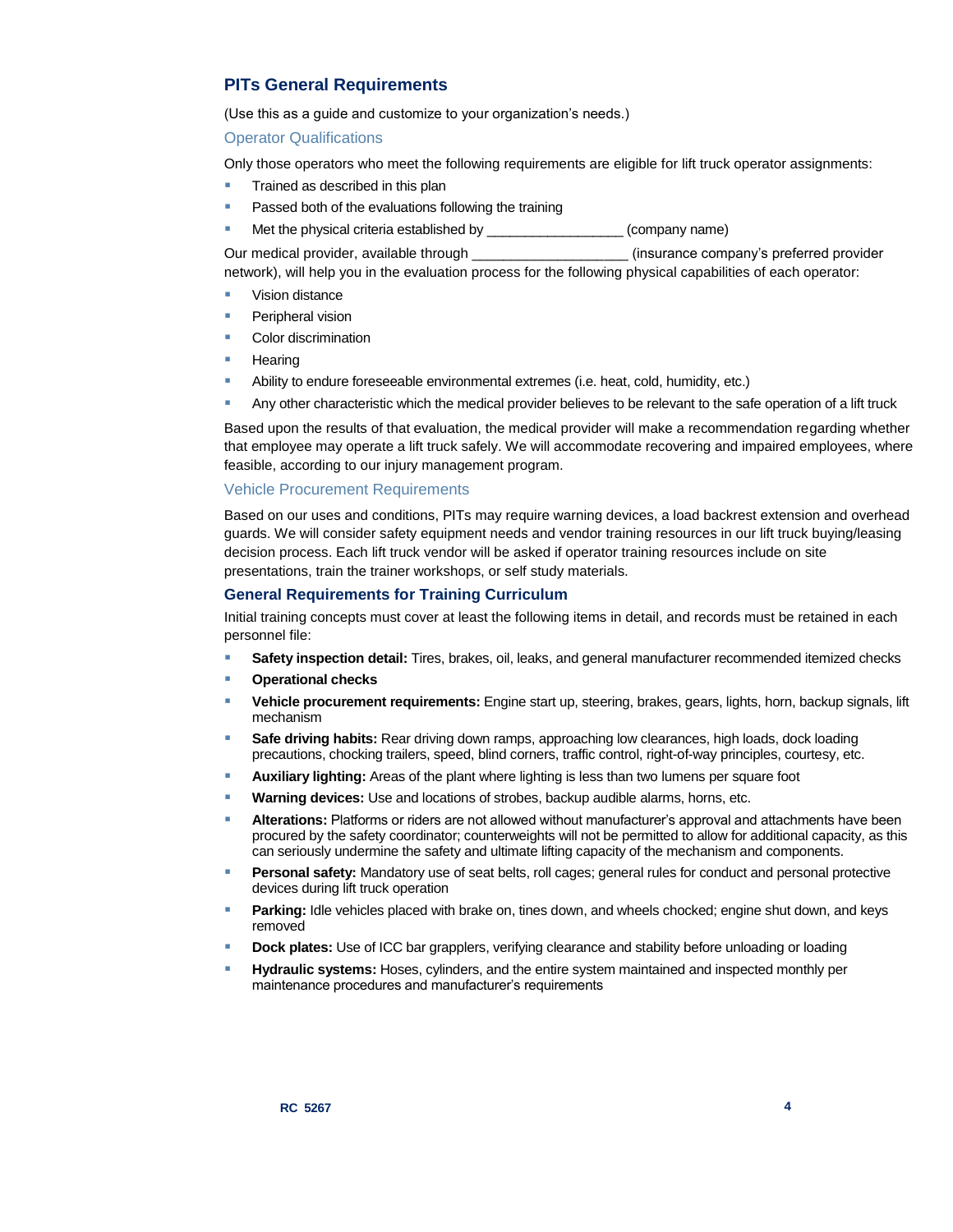# **Training Topics**

Loading precautions:

- Know the capacity and do not overload
- **Lift the load with both fork tines at once**
- Do not push the load
- Know the swing clearance and identify wide-load paths before travel
- **Position and balance the load evenly**
- When lifting, keep the mast tilted slightly back, lift evenly and place the load against the mast for more support

Traveling with the load in place:

- Start and stop gradually. Scan area to be traveled for obstacles and clearances
- Start with your load at the lowest possible level to maintain visibility and stability
- With bulky or wide loads, or when proceeding down ramps, travel in a slow, backwards direction for improved vision and control
- Keep clear of the edges of docks, platforms, storage racks, and bridge plates
- Avoid blind intersections by using convex mirrors strategically placed for more visibility
- **Avoid slippery spots, and report any spills immediately**
- **DIM** Observe posted speed limits, crosswalks, and aisles; do not obstruct employee walkways or exits

#### Demonstrating PIT Operator Driving Ability

(Name, Title) will be assigned by our safety coordinator to instruct all employees who will be operating a forklift within the scope of their job. The test will include at least the following elements:

- Vehicle inspection before starting, and operational checks as previously identified
- Safe loading of the truck including the physical laws of capacity, stability, displacement and angles of mast
- Traveling with the load through traffic areas, pick/placement methods, traffic rules of the road, pedestrian travel, etc.

## Certification of PIT Training

Each operator will receive a license and a written certification of successful achievement of the training. Retraining is to be completed at least annually and records retained accordingly.

## **Operator Training Program Outline**

(Use this as a guide and customize to your organization's needs.)

Introduction

- **Program overview.**
- Program goal: to provide training based on the trainee's prior knowledge, the types of vehicles used in the work place, and the hazards of the work place.
- **Each operator must obtain the knowledge and skills needed to do their job correctly and safely, using video,** group discussion and hands on practice.

Types, Features and Physics

- **Familiarize each operator with the basic types and functions of powered industrial trucks.**
- **Understand rear-wheel steering: allow for sharp turns with wide clearance due to truck rear end swing.**
- Develop an understanding of the information shown on a data plate.
- Understand the critical truck measurements that affect safety.
- Understand the forces that cause tip over, truck design considerations and safety ratings that help prevent them, including the "stability triangle."
- Counterbalance mechanism:
	- Truck balance is similar to a teeter totter
	- Heavy weight in the back of the truck is designed to balance the truck while loaded up to the stated capacity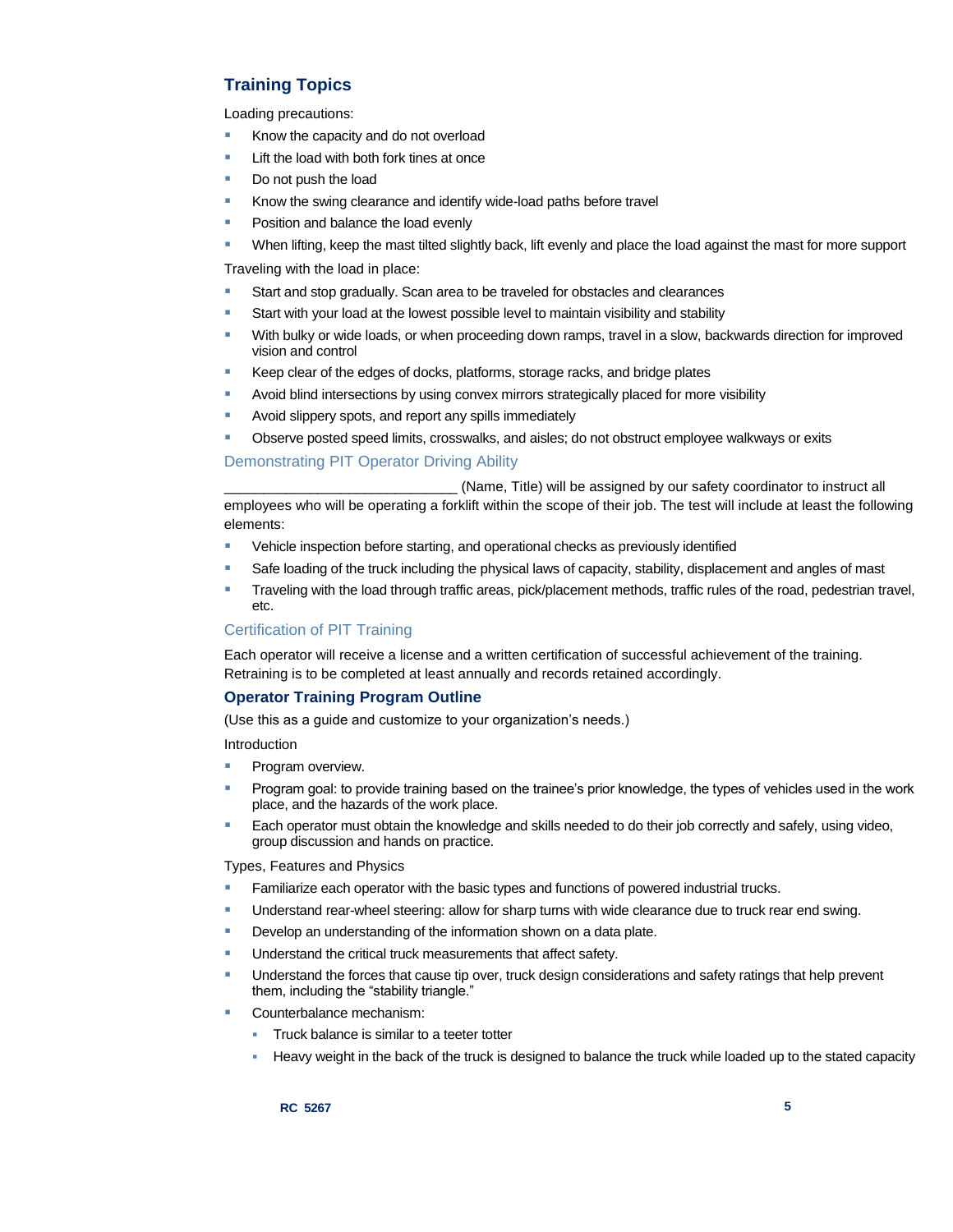- Loading the truck beyond its capacity will result in forward tipping
- Adding to the counterweight (to rear) of truck may stress machinery beyond its operational limits

#### Elevating Personnel

- If the truck is designed to lift personnel, before using, verify that limit switches and devices are operational.
- Use the restraining means recommended by the vehicle manufacturer, such as railings, body harnesses, deceleration devices, etc.
- If the truck requires an attachment to lift personnel, operate lifting mechanism smoothly.

Operating Lifting Mechanism

- Provide overhead protection, if necessary.
- Do not operate lift if any equipment is damaged, worn or malfunctioning.
- Do not fabricate platform unless ASME 56.1, 7.35.3, *Standard for Low Lift and High Lift Trucks*, is strictly followed.

#### Before Lifting

- Assure platform is attached securely.
- Assure platform is in a horizontal position and centered relative to the truck.
- **Assure truck is on a level surface.**
- Place all travel controls in neutral.
- **Apply the parking brake.**
- **Mark the work area with cones to alert passersby to overhead work.**
- Determine anticipated weight of platform, personnel and load.
- **Assure total weight does not exceed one-half of the capacity listed on the nameplate.**
- **Allow personnel to enter and exit the platform only at floor level.**

#### While Lifting

- **•** Operate with mast in a vertical position (no angles).
- Assure platform remains in a horizontal position.
- **Lift and lower personnel smoothly.**
- **Avoid overhead obstructions and electric wires.**
- Avoid contacting controls other than those in use.
- **Move the truck or platform horizontally only if necessary.**
- **Move as slowly as possible.**
- Assure that personnel do not step off the platform floor.

#### Forks and Attachments

- Add attachment operation details to this training program, based on information from the attachment manufacturer.
- Forks/attachments must be appropriate for the intended use.
- Operators are not authorized to make any modification to the forks or attachments that could affect the lifting capacity. Modification must be performed by the manufacturer or with the written permission of the manufacturer.
- Vehicle nameplate must be adjusted to indicate current capacity.

#### Effects of Load Weight

- Exceeding the capacity of the truck will result in turnover. Do not exceed the truck's stated capacity.
- **Turnover may result if the load's weight is not centered on the forks. Be sure to center the weight of the load on** the forks.

#### Inspecting the Vehicle

- **Be sure each operator understands the purpose and importance of pre-operational checkouts.**
- Provide a basic understanding of areas covered during a pre-operational checkout.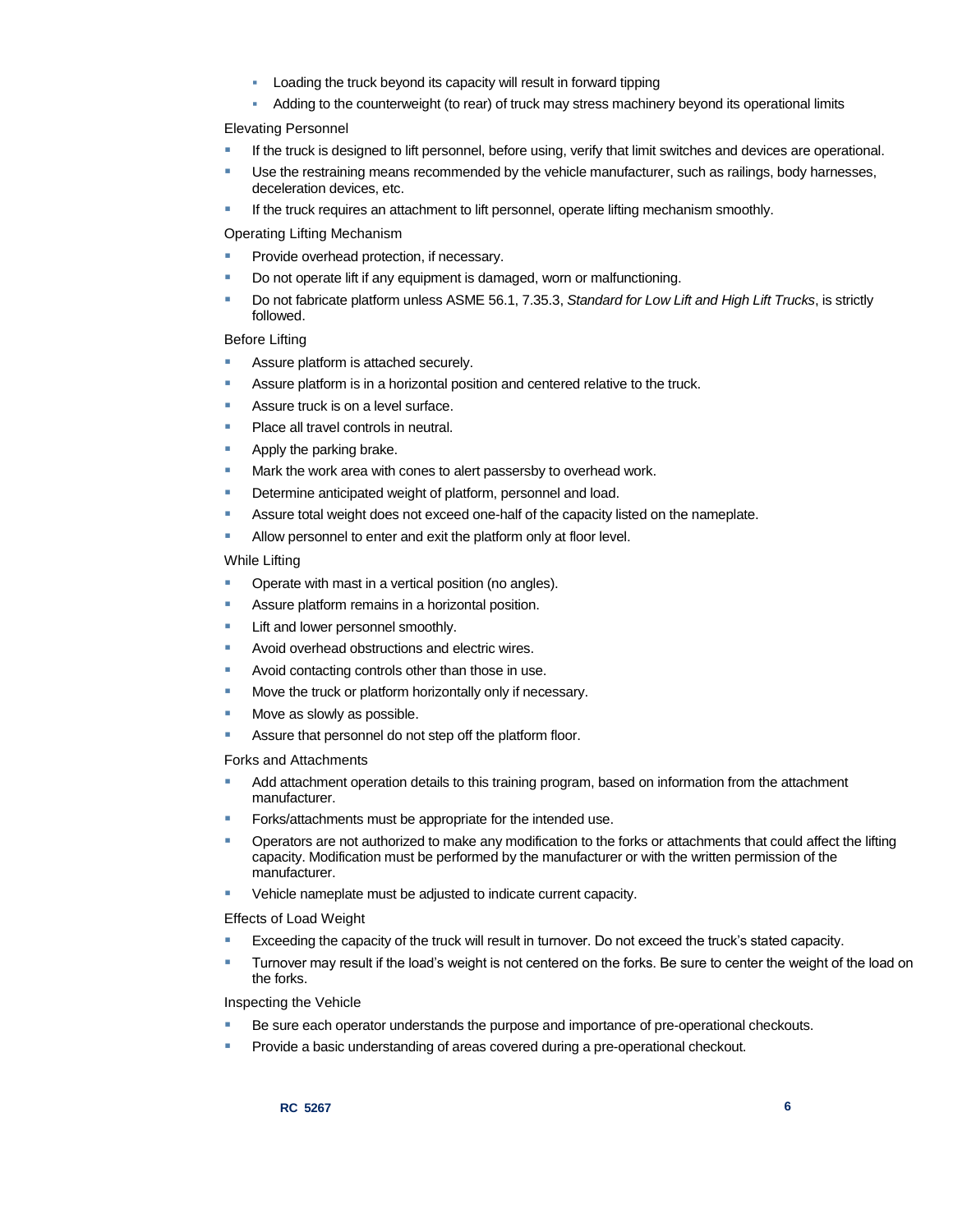Familiarize each operator with the checklist for pre-operational checks, and what to do if a problem is discovered.

Driving the Truck

- Understand the elements of safe movement of a powered industrial truck.
- Understand the differences between an automobile and a powered industrial truck.
- Recognize the safety hazards associated with operating a powered industrial truck:
- Effects of load distance from mast: the effective weight of the load is increased the farther forward it is placed on the forks. Place the load against the mast to prevent forward tipping.
- Effects of vehicle turning: the force of the load will shift to the outside of the turning direction; the force of the load will increase with vehicle speed; the small wheel base of the truck makes vehicles unstable during turns. Turn vehicle at slowest possible speed to avoid tipping the vehicle.
- **Effects of vehicle stopping: sudden stops can result in the load moving forward on the forks. The load could fall** off of the forks and present a hazard to other workers. The truck could tip forward from the forward shift of the load weight. Stopping distance is affected by the weight of the load; the heavier the load, the longer distance is required to stop the truck. Travel slowly so that sudden stops do not result in load movement.
- **Effects of empty vehicle movement: because it is designed to be stable only when loaded to capacity, the truck** is unstable when empty or less than fully loaded. Turning an empty truck too fast may result in turnover. Travel slowly with an empty truck, especially on turns.

#### Load Handling

- Understand the elements of load lifting safety:
	- Effects of traveling with a load: a raised load can tip the truck forward, while a lowered load adds to truck stability. Raise loads only when stacking and unstacking. At all other times, lower the load to between three and six inches from the floor.
	- Effects of stacking at height: the small wheel base of lift trucks results in instability as loads are raised above the truck. Operate the mast within vertical limits of the model of truck used.
	- Visibility with load restrictions: avoid contacting other workers and equipment. Use all available mirrors on the vehicle and those posted in the work place to avoid collisions. Always look in the direction of travel, and travel only in the direction in which visibility is unobstructed, even if this means turning backwards.
- Understand safe operating procedures for raising and lowering loads in aisles, including tipovers:
	- Causes: overloading, traveling with load elevated, braking too quickly while turning, accelerating too quickly while turning, off-center loading, uneven surface, speeding.
	- Early symptoms: tire skidding, truck side sway, wheel lift.
	- What to do: hold on firmly to steering wheel to avoid falling from operator compartment; lean away from the direction of the fall.

### Liquid Petroleum Gas (LPG) for Lift Trucks

- Discuss LPG and its properties.
- Understand the elements and procedures of safely refueling internal combustion vehicles.
- Describe tank components: service valve, surge valve, relief valve, etc.
- Discuss related safety issues.

#### Battery and Charging

- **Understand the elements and procedures of safely changing and charging batteries.**
- Discuss filling procedures and maintenance.
- Discuss related safety issues.

#### Safety Concerns

- **Review/reinforce potential for serious injury.**
- Review/reinforce safety procedures in your facility.
- Use seats belts where provided.

#### Hands-on Training

- Review features of specific PITs that will be operated.
- Review operating procedures of specific PITs that will be operated.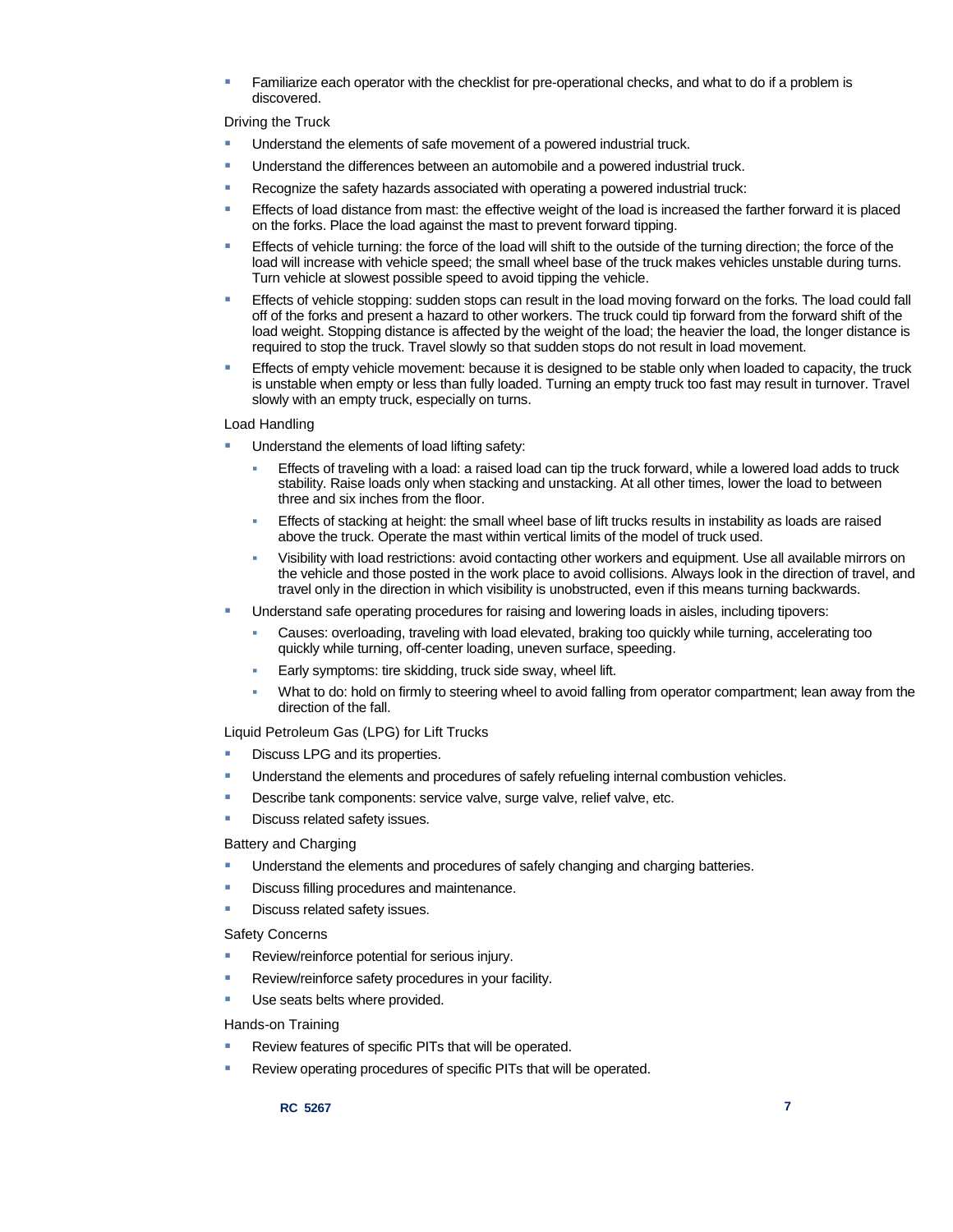- Review safety concerns of specific PITs that will be operated.
- Learn/practice actual operation of specific PITs and specific workplace conditions.
- Demonstrate proficiency performing duties specific to the position and workplace conditions.

Summary of Lift Truck Differences from an Automobile

- Lift trucks are usually heavier and smaller than automobiles.
- Lift trucks are not designed to absorb the shock of uneven floor surfaces.
- When carrying a load, lift truck driver visibility is more restricted than in an automobile.
- **Lift trucks tip over more easily than cars because of their narrow wheelbase and higher center of gravity.**
- Both ends of a lift truck swing while turning.
- Lift trucks steer more easily with a load, whereas automobiles steer more easily unloaded.
- **Battery-powered lift trucks are less likely to be heard by pedestrians than automobile engines.**
- Lift truck steering control can be reduced by overloading because the rear wheels may not have continuous contact with the driving surface.
- Lift trucks share the "road" with pedestrians, whereas automobiles are usually separated from pedestrians.
- Lift truck loads are less secure and may be wider than the vehicle.

#### **Inspection and Maintenance**

#### *(Use this as a guide and customize to your organization's needs.)*

A Pre-Use Inspection Record (Appendix G) has been prepared for operators to perform a visual and mechanical check before each shift that a forklift will be used. All defects must be reported to the maintenance department and the vehicle must not be used (if the defect represents a current or potential safety violation) until the problem is repaired and the unit is placed back into service. A detailed mechanical log is maintained on each truck and records are retained in our maintenance department. A regular scheduled preventive maintenance program will be included with each mechanic's log for each lift truck.

### **Truck Types and Their Unique Hazards**

#### Electric Trucks and Battery Charging Operations

Operators need to be trained, but are not necessarily authorized to do battery handling, charging or storing. Appropriate personal protection in the form of aprons, chemical goggles or masks, rubber gloves, and/or boots suitable for this work, will be required when handling or servicing these trucks to prevent acid burns from splashes or contact with batteries. Charging must be done in an area with hard plumbed emergency eyewash stations capable of at least 15 minutes of continuous dilution. We have provisions for spill containment and neutralization for small amounts. Contact the maintenance department for emergency spill provisions per our cleanup protocol.

- No smoking during refueling, recharging or fluid level checking, or in any area where such activities ever occur.
- Park vehicle, turn off ignition and set parking break prior to servicing.
- Refueling (liquid fuel systems):
	- Driver is not allowed to be on the truck during fueling
	- Spilled fuel must be cleaned and the fuel cap replaced before restarting engine
- Wear goggles, face shield, rubber gloves and a rubber apron when performing work that involves opening battery caps.
- Before installing a battery, be sure that its service weight is within the weight limits mentioned on the nameplate to avoid truck instability.
- Utilize overhead hoist to move battery into and out of vehicle.
- Keep tools and other metal objects away from tops of uncovered batteries to prevent arcing that could occur between the battery terminals.
- Do not stack batteries.
- Know how to use charging area safety equipment.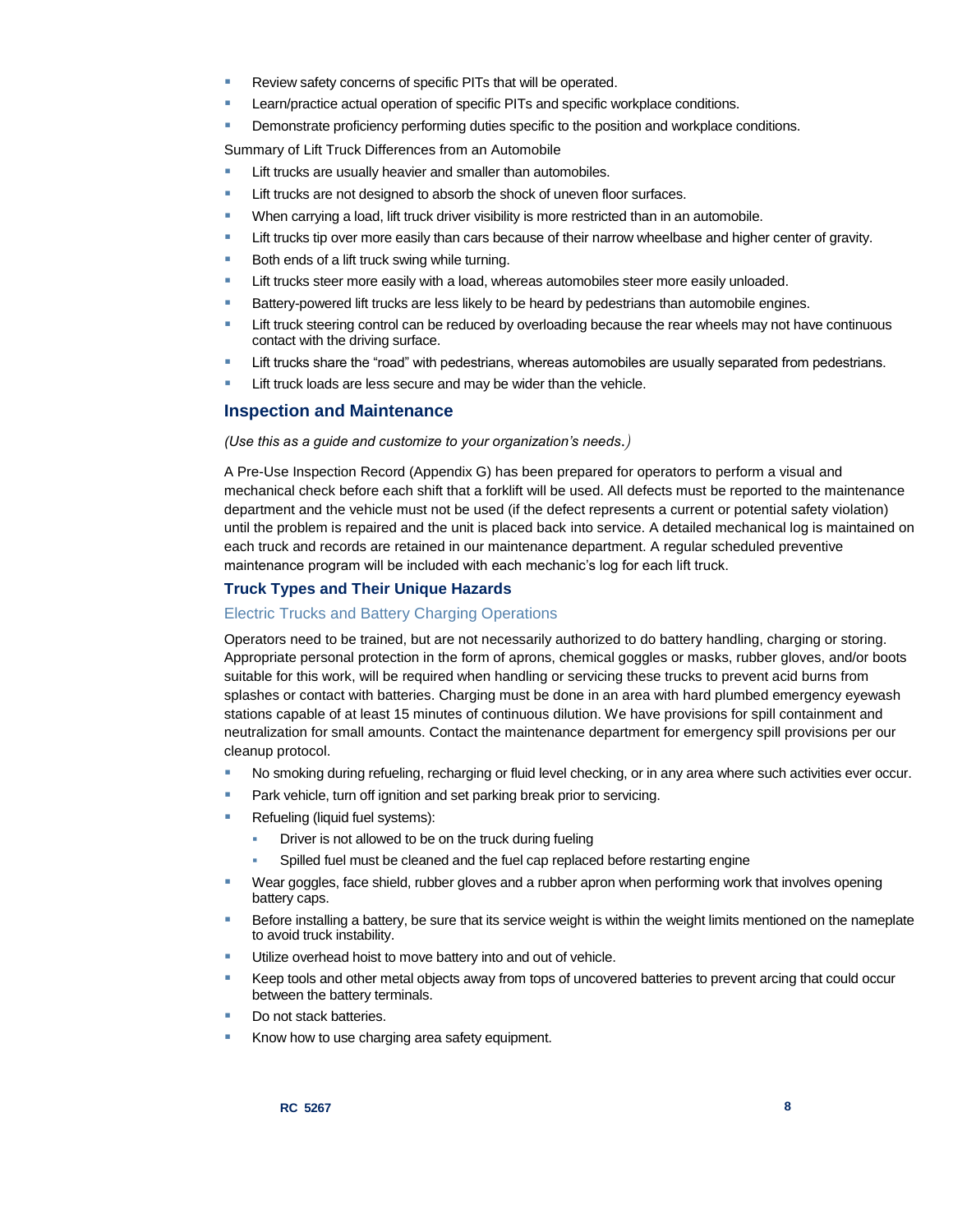A trickle charge is required to provide recharging capacity. Do not set up a fast charge as hydrogen gas can accumulate quickly and cause a potentially explosive atmosphere. All charging must take place in the appropriate area provided with outtake exhaust ventilation to help dissipate hydrogen buildup. When charging, vent caps should be in place and battery covers open to dissipate the heat. Smoking and other ignition sources are strictly prohibited.

#### Gasoline Operated Trucks

Gasoline operated trucks must be stored and handled per NFPA 30 standards, governing the flammable and combustible liquids code.

- Smoking is prohibited at all times.
- Fueling must be done outside the building in a designated area using appropriate grounding and bonding techniques provided.
- Portable containers must be UL listed or FM approved.
- **Engines must be shut down when refueling.**
- Spills must be promptly reported and contained per our response procedures.

# Liquid Petroleum (LP) Trucks

Fire is the primary risk when using LP lift trucks. Improper or loose fittings that are not tightened will release gas.

- **Prohibit all forms of ignition and smoking materials in storage and fill areas.**
- Do not replace fittings without the approval and assistance of the maintenance department.
- Use only approved LP gas containers to use for dispensing.
- **Make sure excess flow check valve is installed and operational to prevent gas escape in the event of a fuel line** rupture.
- Store fuel containers outdoors in approved locations we have at
- Protect storage racks or areas from mechanical contact or damage.
- Allow only certified suppliers to fill tanks. Keep records of that vendor's certification/licensure.
- Before refilling, inspect for the following defects and remove tank from service if any are found:
	- Dents, scrapes, and gouges in the vessel
	- Damage to the valves, gauges or hoses
	- Debris in the relief valve
	- Damage to the relieve valve cap
	- Leaks at the valves and threaded connections
	- Damage to or loss of flexible seals
- Wear gloves when changing tanks to protect against the cold of escaping gas.
- Do not store trucks and LP containers together in the same area.

## **General Operator Rules for PITS and Agreement**

(Use this as a guide and customize to your organization's needs.)

Before operating lift truck each shift:

- Complete vehicle inspection (see Appendix D, Pre-Use Inspection Record)
- Nameplate on the truck is legible and lists the weight of truck and any attachments
- Check condition of tires (inflated if pneumatic), battery, chains and cables, fuel system(s)
- **Confirm the functionality of the following:** 
	- Warning and safety devices
	- Lights
	- **Controls**
	- Load and tilt systems
	- **Attachments**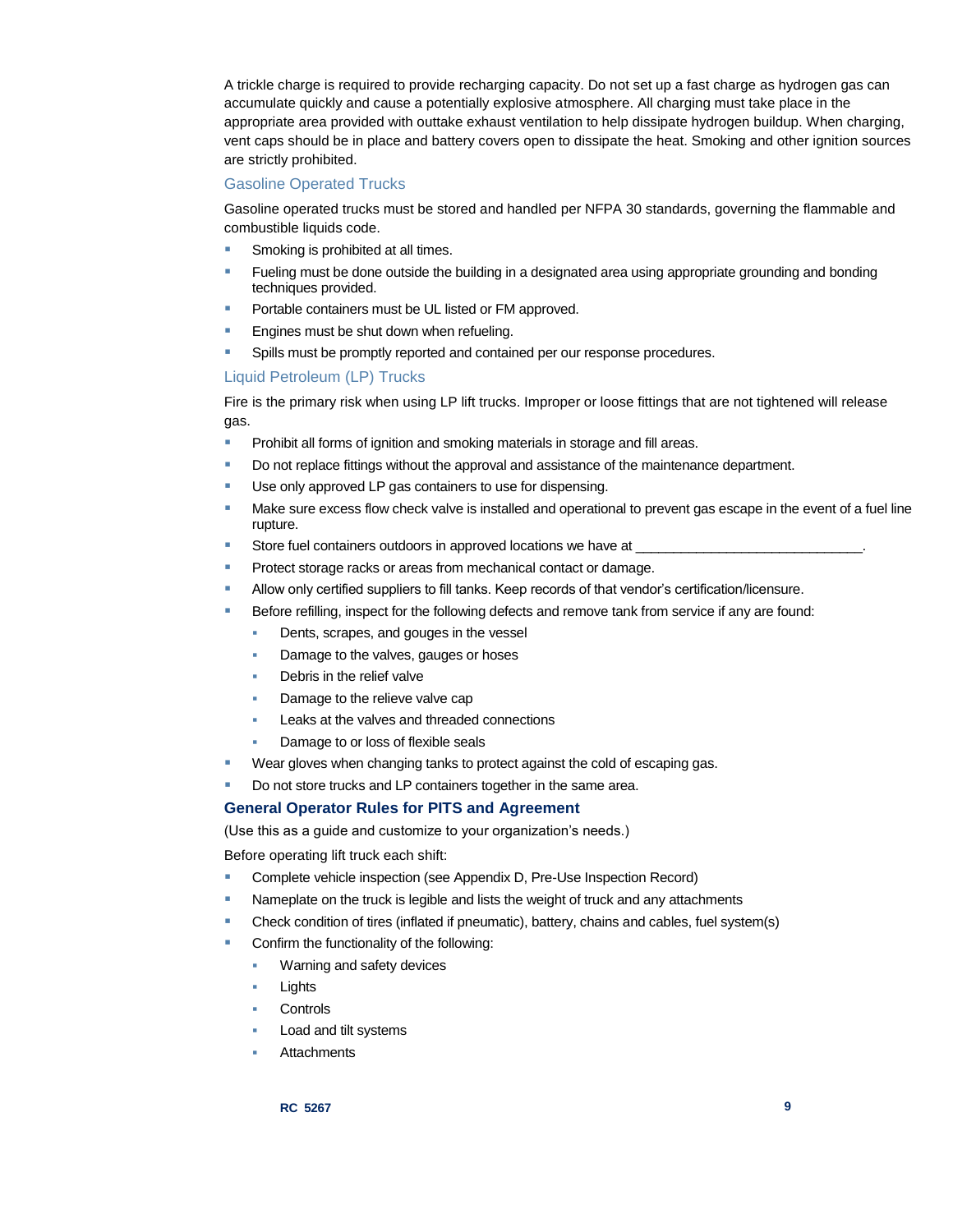- Limit switches
- Brakes
- Steering mechanism
- Seat belts where provided
- Any other item required by the manufacturer
- If any of the above are in need of repair or in any way unsafe, do not operate
- Place directional controls in neutral
- Before starting truck:
	- Manual transmission: disengage clutch
	- Automatic transmission: apply and hold brake
	- Sit only in operator's position

All operators must be trained and qualified. No one operating a lift truck may do so without certification from management and the safety coordinator. Attending and passing the training course, complete with road and written verification, will achieve this.

Report damage or faulty operation immediately. Never operate the lift truck until problems are corrected. Drivers shall check the lift truck at least once per shift. If found to be unsafe, it will be reported immediately to the supervisor or mechanic. The vehicle will not be put into service until it has been made safe.

Avoid lifting anything if it appears that it could fall on the operator or a bystander. A truck equipped with an overhead guard and load backrest extension provides reasonable protection to the operator from falling objects, but cannot protect against every possible impact. A truck without an overhead guard provides no such protection.

Allow no riders at any time. Use a secured safety platform that has been authorized and certified for use when lifting personnel. Appropriate railing and capacity must be verified from management before a personnel lift is to be attempted.

Keep arms, legs, etc., inside the driver's compartment. Seat belts must be used at all times!

Keep clear of the hoisting mechanism. Leave tines in the lowered position at all times unless transporting a load. Only then should the load be hoisted, and then only far enough to clear floor obstacles and allow the operator clear visibility during transportation.

Allow no one under load or carriage. Be sure to sound the horn when pedestrians may be in your path.

Avoid bumps, holes, slick spots, and loose materials that may cause truck to swerve or tip.

Travel slowly around corners. Blind areas need extra care. Utilize overhead mirrors for better visibility.

Shut off engine, lower carriage completely and set parking brake when leaving truck. Block wheels when on incline or working on truck.

Do not turn on an incline. Be sure that the load is stable and turn with caution, very slowly. Grades should be ascended or descended slowly. If the grade is greater than 10 percent, the load should be upgrade. On all grades, the load and load engaging means shall be tilted back if applicable and raised only as far as necessary to clear road surface.

Do not fill fuel tank while engine is running. Be certain that the engine is stopped. Observe no-smoking policy in all areas of the facility.

Avoid sudden starts or stops. This can disturb your load and put undue stress on the brake system.

Do not drive vehicles onto elevators. If operator has specific permission to do so, make sure the capacity of the elevator will not be exceeded before entering.

Do not operate vehicles on floors, sidewalks, near doors or other platforms that will not effectively support the loaded vehicle. Flooring in trucks, trailers, and rail cars shall be checked for breaks and other structural weaknesses prior to driving on board. Watch clearances, especially forks, mast heights, overhead guard, and tail swing.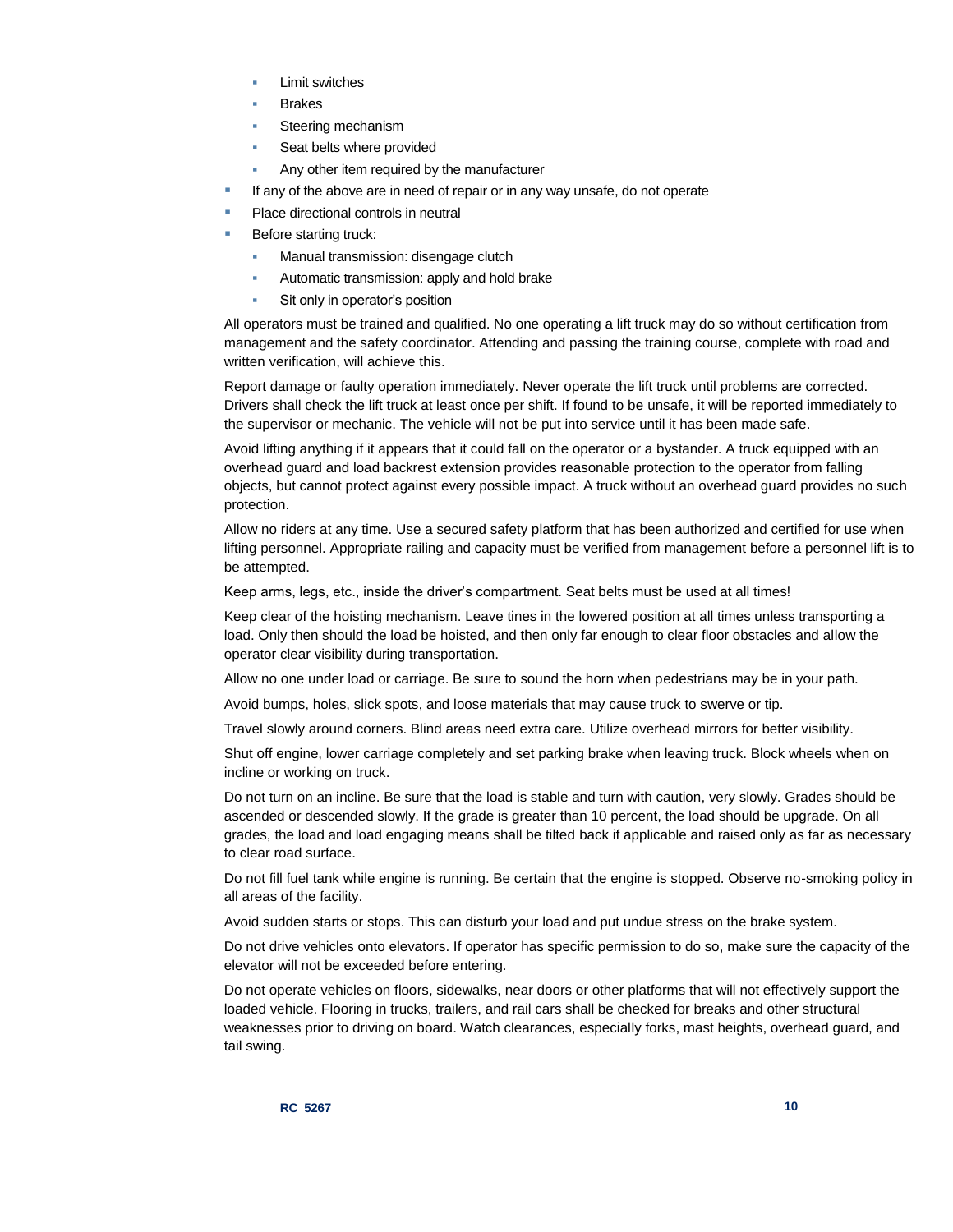Observe the following load handling procedures:

- Handle loads within rated capacity.
- Handle only stable loads.
- Center weight of wide loads between forks.
- Watch "swing" when handling long loads.
- Keep load against carriage.
- Do not travel with load raised.
- **For better vision with bulky loads, travel in reverse, but:** 
	- Look ahead in the direction of your travel
	- Always keep the load upgrade on grades of 10 percent or more
- **EXECT 4** Lift and lower with mass vertical or tilted slightly back, tilting load forward only when directly over unloading place.
- If load or lifting mechanism is elevated to make pick up or deposit, keep tilt in either direction to a minimum.

Drive carefully, observe traffic rules and be in full control of the truck at all times. Be completely familiar with the operating procedures in the owner and operator's guide furnished with the truck.

Maintain the authorized safe speed. Keep safe distances from other vehicles, keeping the truck under positive control at all times, and observe established traffic regulations.

No passing! Other trucks traveling in the same direction shall not be passed at intersections, blind spots or dangerous locations. Look in the direction of travel and do not move a lift truck until certain that all persons are in the clear.

Do not drive trucks up to anyone standing in front of a fixed object. The person could be caught between the truck and object or wall.

If vehicle is within 25 feet of operator and in view when left unattended, the power may remain on if controls are neutralized and the previous procedures are followed.

Do not drive into and out of highway trucks and trailers at loading docks unless the trucks are securely blocked.

Maintain a minimum distance of one tire width from the edge of a loading dock or other elevated surfaces.

Cross railroad tracks diagonally, whenever possible. Do not park closer than 8.5 feet from the center of a railroad track.

Do not load trucks in excess of their rated capacity. Do not move unless load is safe and secured.

Place the load-engaging device so that the load will be securely held and supported.

### Workplace-Specific Information

Applicable situations must take into account the following conditions or work practices:

- Expected floor surface or terrain conditions
- Composition of probable loads and resulting stability
- Load movement, stacking and unstacking procedures
- **Anticipated pedestrian traffic**
- Restricted areas of operation
- Hazardous classified location operations (Note: This material does not address specific hazardous locations.)
- Sloped surface locations
- Confined areas and carbon monoxide/diesel exhaust
- Other work-place conditions

This is to verify and acknowledge that I have read, understand, and will apply all safety principles during the course of my employment with this company.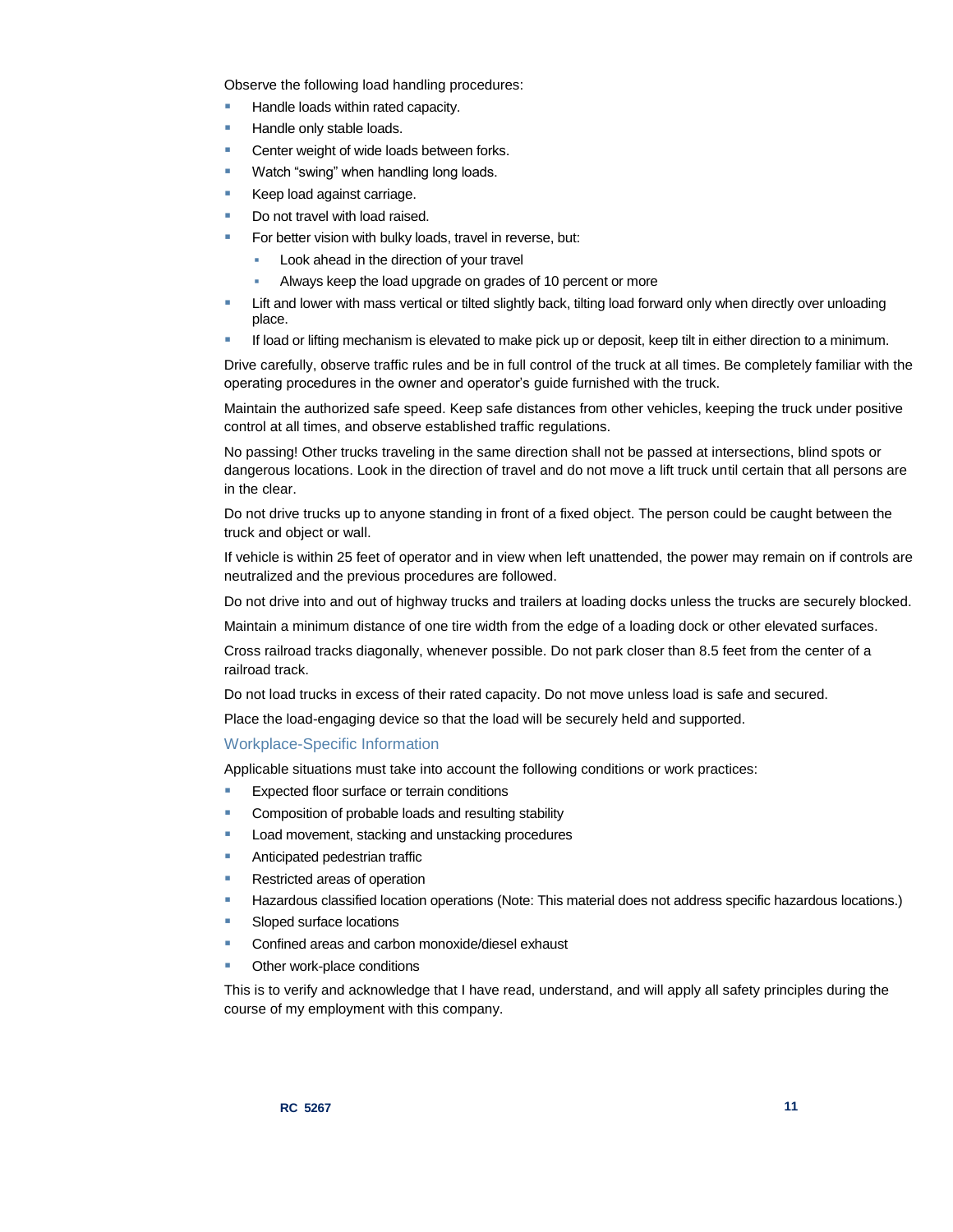| Date: |  |
|-------|--|

Note: Copies should be retained by the employee, the supervisor and human resources.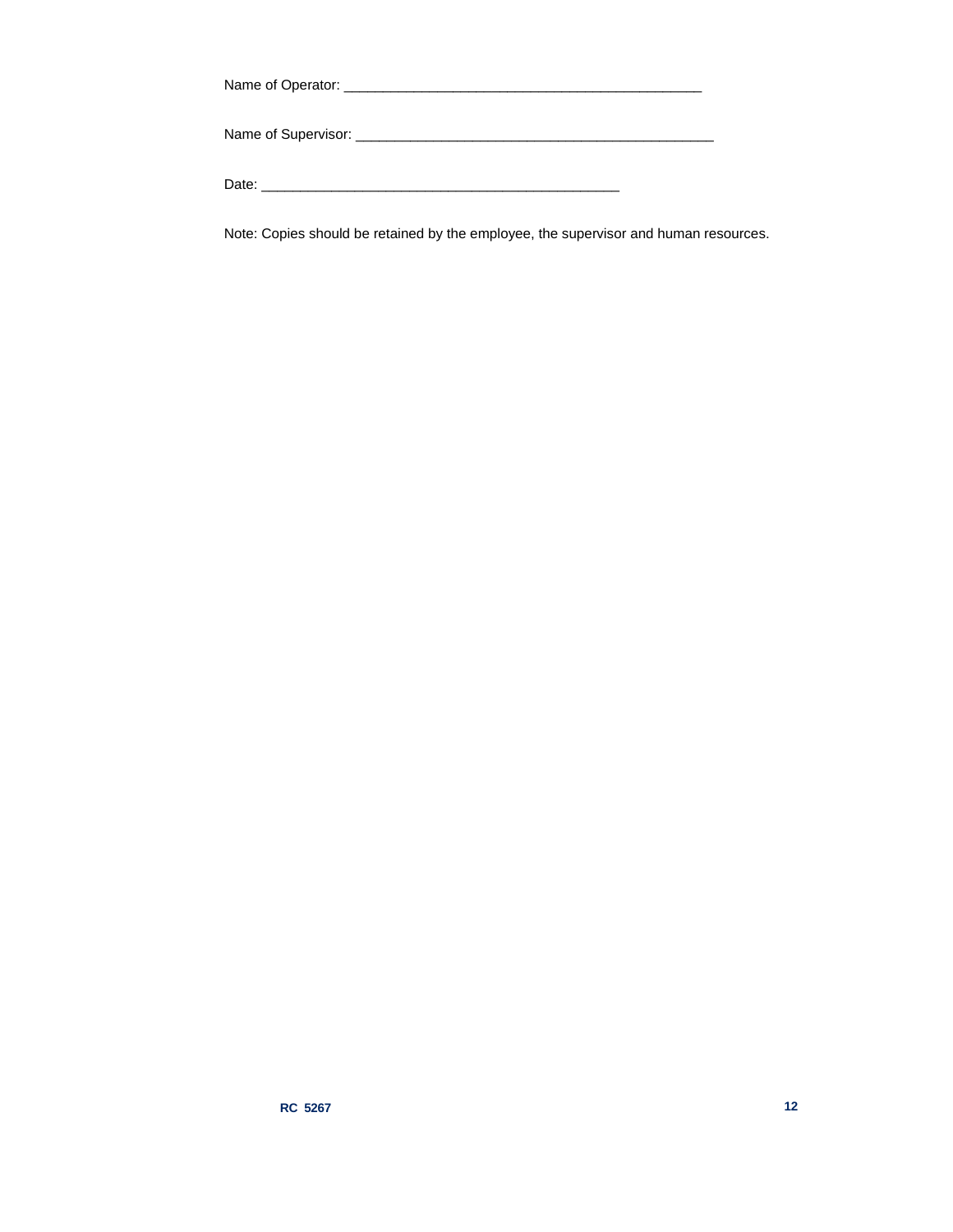# **PIT Reference Sources**

OSHA General Industry standard, 29 CFR 1910.178, Powered *Industrial Trucks*.

ASME B56.1-2000, *Safety Standard for Low Lift and High Lift Trucks*.

NFPA 505 (2006 ed.), *Fire Safety Standard for Powered Industrial Trucks Including Type Designations, Areas of Use, Conversions, Maintenance, and Operation*.

NIOSH 78-99 (October, 1978), *Outline for Training of Powered Industrial Truck Operators*.

UL 583, *Standard for Safety for Electric Battery Powered Industrial Trucks*.

UL 558, *Standard for Safety for Internal Combustion Engine Powered Industrial Trucks*.

# Web Sites

OSHA PIT Training materials

<http://www.osha.gov/SLTC/poweredindustrialtrucks/index.html>

OSHA PIT PowerPoint slide presentation

<http://www.osha.gov/dcsp/ote/trng-materials/pit/ppt/slide1.html>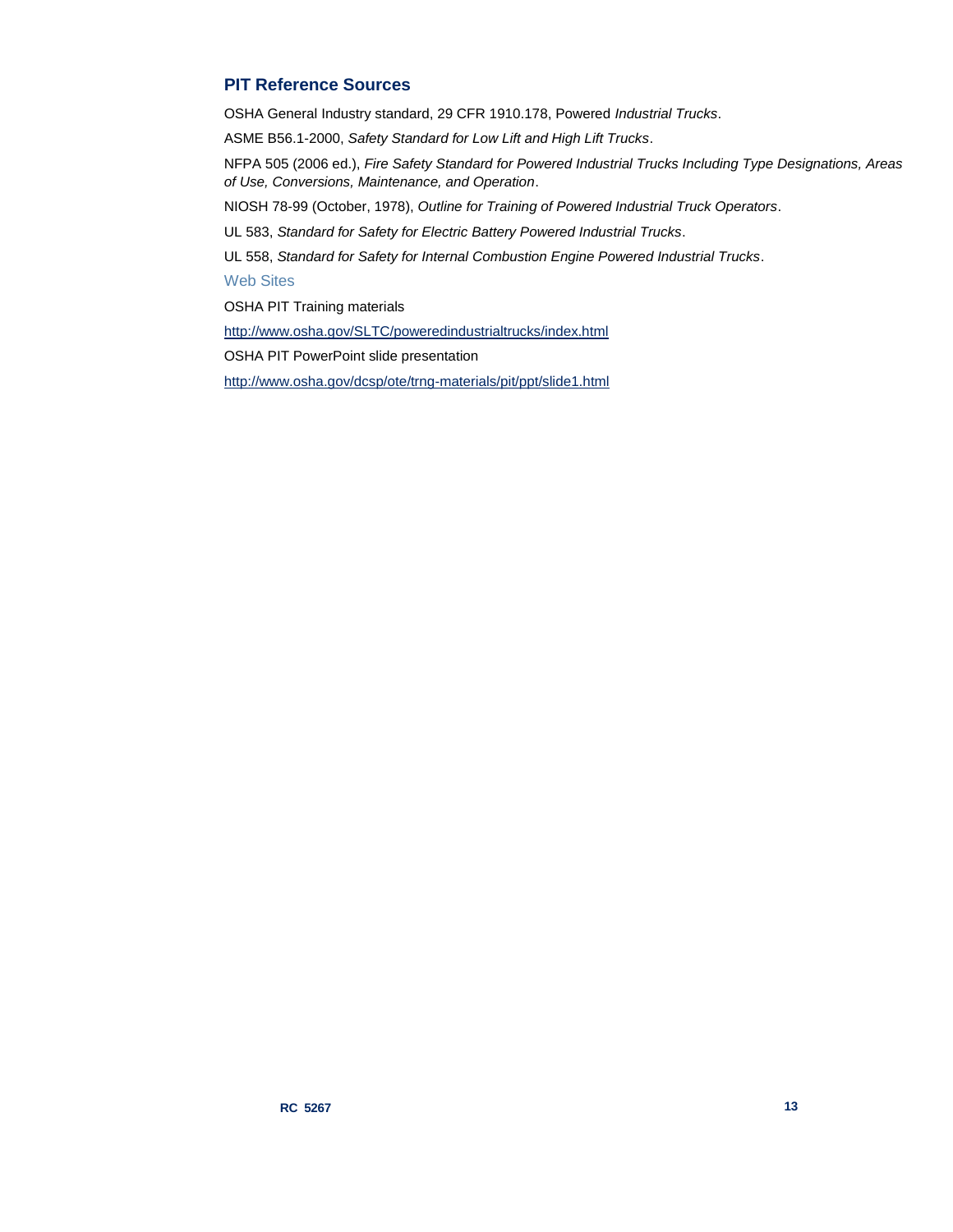**Model Safety Plan: Powered Industrial Trucks**

**Appendices**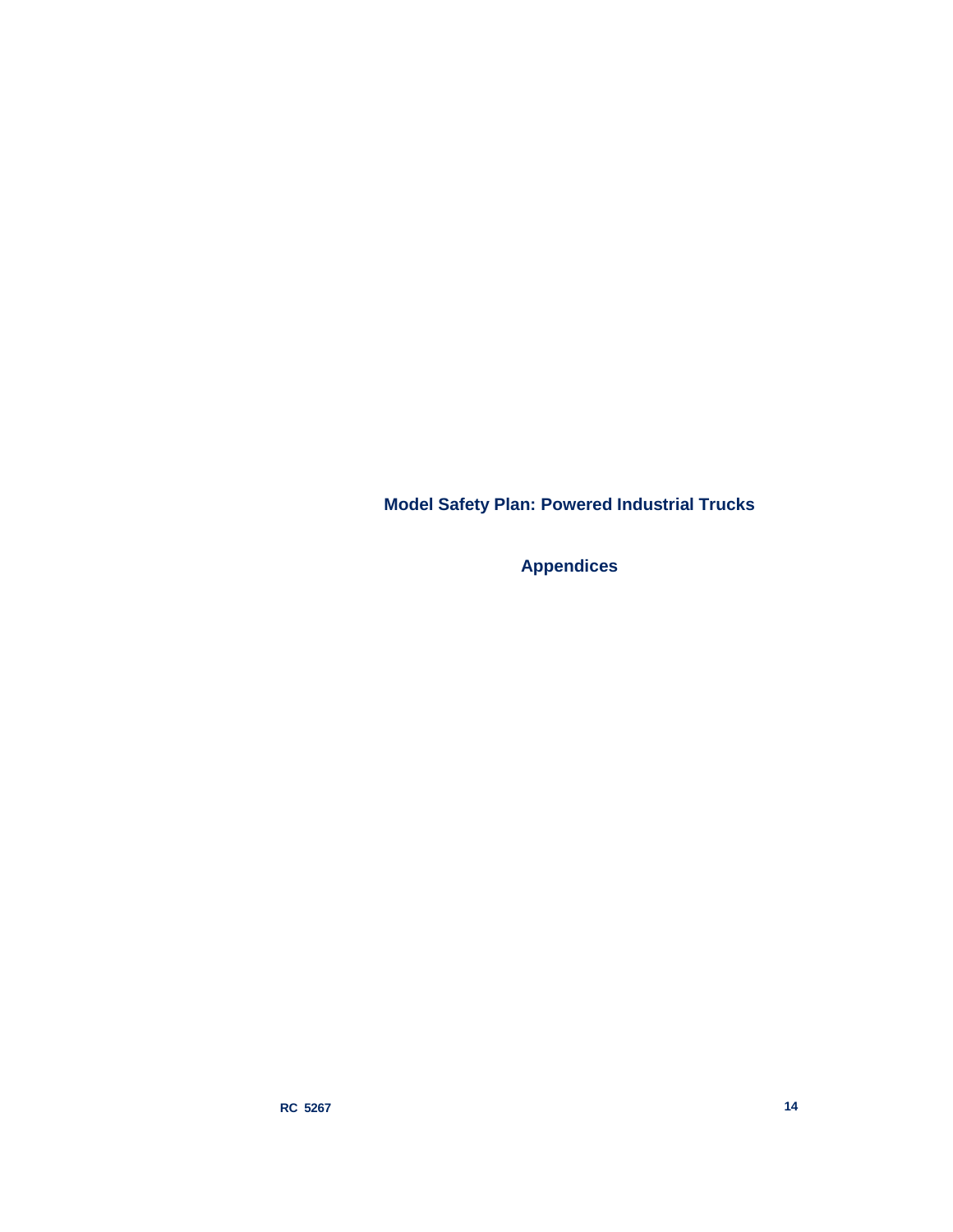# Sample Lift Truck Operator Training Record

*(Use this as a guide and customize to your organization's needs.)*

Complete this form whenever lift truck-related training is provided.

Date \_\_\_\_\_\_\_\_\_\_\_\_\_\_\_\_\_\_\_\_\_\_\_

Trainer \_\_\_\_\_\_\_\_\_\_\_\_\_\_\_\_\_\_\_\_\_\_\_\_\_\_\_\_ \_\_\_\_\_\_\_\_\_\_\_\_\_\_\_\_\_\_\_\_\_\_\_\_\_\_\_\_\_\_\_\_\_\_\_

Print name Sign name

Content of (Re)Training: \_\_\_\_\_\_\_\_\_\_\_\_\_\_\_\_\_\_\_\_\_\_\_\_\_\_\_\_\_\_\_\_\_\_\_\_\_\_\_\_\_\_\_\_\_\_\_\_\_\_\_\_\_\_\_\_\_\_

Reason for (Re)Training: \_\_\_\_\_\_\_\_\_\_\_\_\_\_\_\_\_\_\_\_\_\_\_\_\_\_\_\_\_\_\_\_\_\_\_\_\_\_\_\_\_\_\_\_\_\_\_\_\_\_\_\_\_\_\_\_\_\_

| <b>Employee Name (Printed)</b> | <b>Employee Signature</b> |
|--------------------------------|---------------------------|
|                                |                           |
|                                |                           |
|                                |                           |
|                                |                           |
|                                |                           |
|                                |                           |
|                                |                           |
|                                |                           |
|                                |                           |
|                                |                           |
|                                |                           |
|                                |                           |
|                                |                           |
|                                |                           |
|                                |                           |
|                                |                           |
|                                |                           |

Attach training materials and retain this record for at least three (3) years from training date.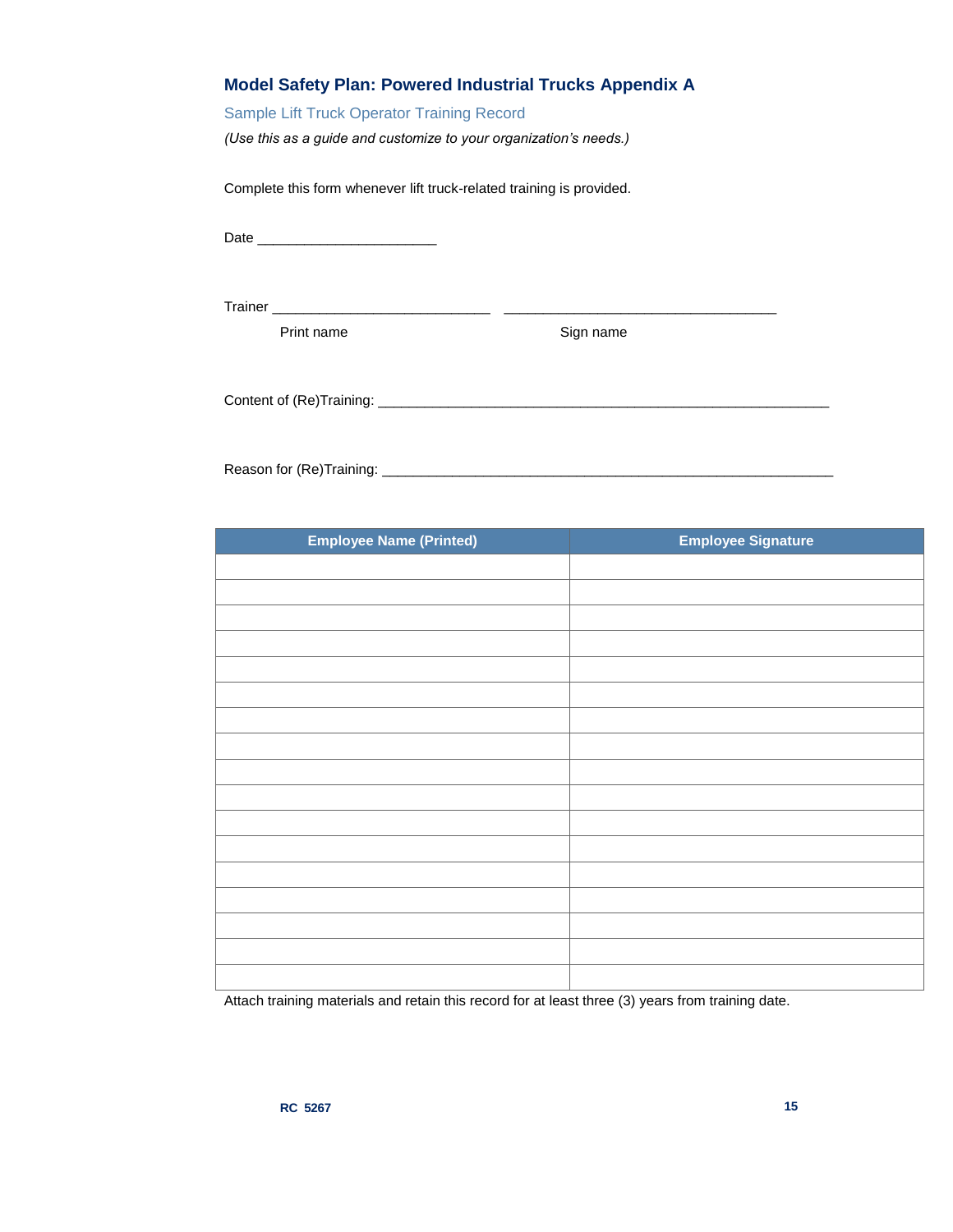# **Model Safety Plan: Powered Industrial Trucks Appendix B**

## Sample Lift Truck Operator Annual Evaluation Record

*(Use this as a guide and customize to your organization's needs.)*

Complete this form for each lift truck operator after training, and at least annually.

Date \_\_\_\_\_\_\_\_\_\_\_\_\_\_\_\_\_\_\_\_\_\_\_

Observer \_\_\_\_

Print name Sign name

Name of Observed PIT Operator: \_\_\_\_\_\_\_\_\_\_\_\_\_\_\_\_\_\_\_\_\_\_\_\_\_\_\_\_\_\_\_\_\_\_\_\_\_\_\_\_\_\_\_\_\_\_\_\_\_\_\_

Observe the operator and score all conditions below as safe or unsafe

| Condition                                                        | <b>Safe</b> | Unsafe | N/A | <b>Comments</b> |
|------------------------------------------------------------------|-------------|--------|-----|-----------------|
| Operator maintains truck stability                               |             |        |     |                 |
| Loads are secure during handling                                 |             |        |     |                 |
| Operator yields to pedestrians at all times                      |             |        |     |                 |
| Forks are lowered while driving                                  |             |        |     |                 |
| Operator drives in direction of greatest visibility              |             |        |     |                 |
| Speed is appropriate for conditions                              |             |        |     |                 |
| Vehicle inspected every shift by operator                        |             |        |     |                 |
| Operator maintains clearance while turning                       |             |        |     |                 |
| Acceleration is gradual                                          |             |        |     |                 |
| Loads are stacked securely                                       |             |        |     |                 |
| Loads handled are within truck's capacity                        |             |        |     |                 |
| Truck only used for intended purposes                            |             |        |     |                 |
| Maneuvers are performed in a safe manner                         |             |        |     |                 |
| Appropriate PPE is worn                                          |             |        |     |                 |
| Maneuvers through obstacle course safely                         |             |        |     |                 |
| Appropriate use of restraint systems when<br>operating the truck |             |        |     |                 |
| Sets the load flat on the floor before getting off PIT           |             |        |     |                 |
| Other                                                            |             |        |     |                 |

If operator always operates the lift truck safely check here: \_\_\_\_\_\_

If any unsafe behavior\* is observed, check here: \_\_\_\_\_.

*<sup>\*</sup> Unsafe behavior is defined as conduct which does not conform to our lift truck training plan or the recommendations of the lift truck or attachment manufacturer. When unsafe behavior is identified, retraining shall be provided to that operator. This record shall be attached to the training record of the retraining session. Prompt coaching and referral for remedial training or action must be taken and documented.*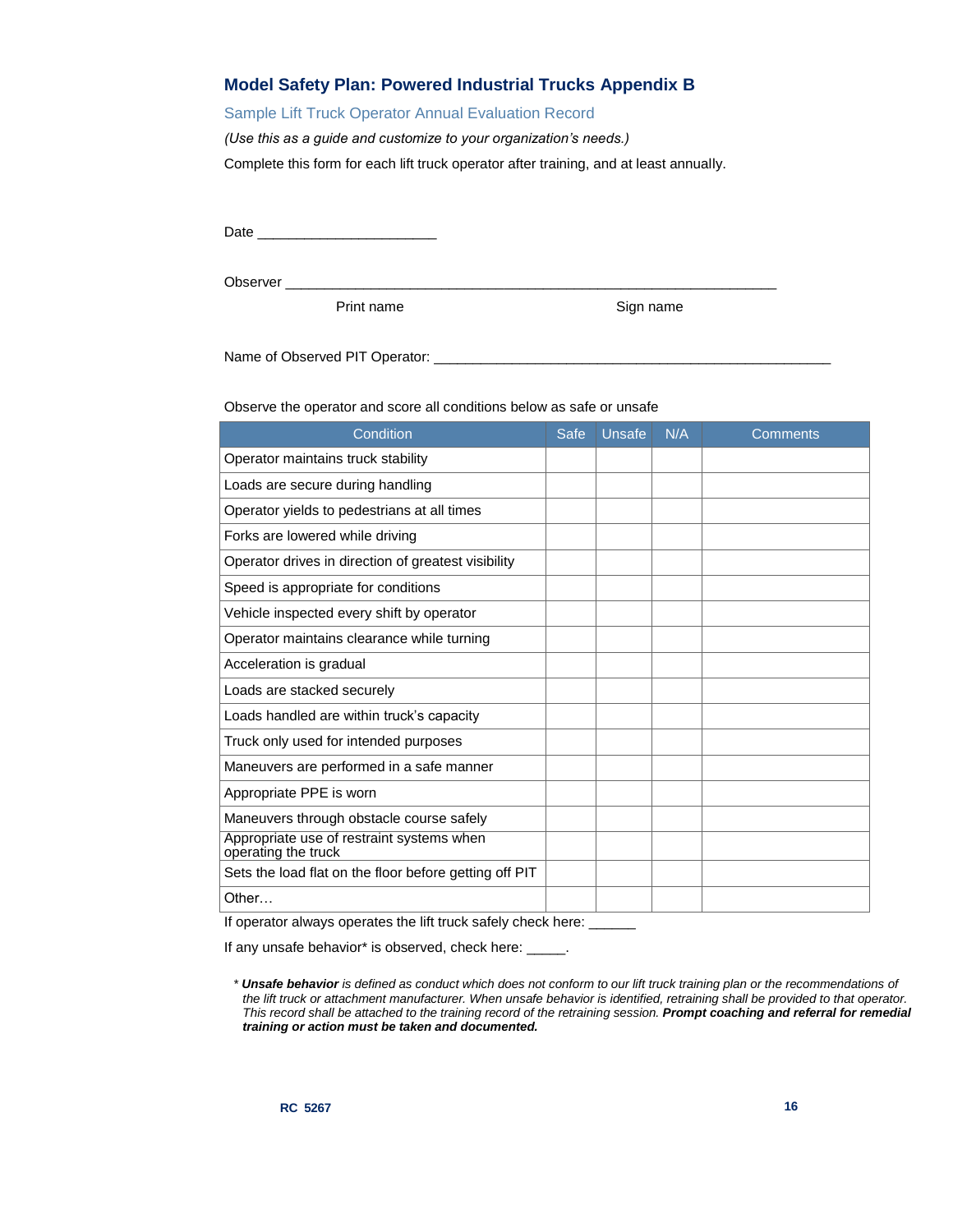# **Model Safety Plan: Powered Industrial Trucks Appendix C**

# Sample Physical Truck Examination by Operator

(Use this as a guide and customize to your organization's needs.)

The operator should be familiar with the features of the PIT by physically demonstrating and describing the following:

Date: \_\_\_\_\_\_\_\_\_\_\_\_\_\_\_\_\_\_\_\_\_\_\_

Observer: \_\_\_\_\_\_\_\_\_\_\_\_\_\_\_\_\_\_\_\_\_\_\_\_\_\_\_\_\_\_ \_\_\_\_\_\_\_\_\_\_\_\_\_\_\_\_\_\_\_\_\_\_\_\_\_\_\_\_\_\_\_\_\_\_\_\_\_\_

Print name Sign name

Name of Observed PIT Operator: \_\_\_\_\_\_\_\_\_\_\_\_\_\_\_\_\_\_\_\_\_\_\_\_\_\_\_\_\_\_\_\_\_\_\_\_\_\_\_\_\_\_\_\_\_\_\_\_\_\_\_

| Condition                                   | Safe | Unsafe | N/A | <b>Comments</b> |
|---------------------------------------------|------|--------|-----|-----------------|
| 1. Proper use of tilt                       |      |        |     |                 |
| 2. Proper use of raise/lower                |      |        |     |                 |
| 3. Sounded the horn                         |      |        |     |                 |
| 4. Checked for oil leaks                    |      |        |     |                 |
| 5. Checked mast chains                      |      |        |     |                 |
| 6. Checked the brakes                       |      |        |     |                 |
| 7. Checked the tires/wheels                 |      |        |     |                 |
| 8. Checked the hour meter                   |      |        |     |                 |
| 9. Checked the scissors reach               |      |        |     |                 |
| 10. Checked the warning light               |      |        |     |                 |
| 11. Checked the rear view mirror            |      |        |     |                 |
| 12. Checked the seat belts                  |      |        |     |                 |
| 13. Checked the battery retainer            |      |        |     |                 |
| 14. Checked the discharge indicator         |      |        |     |                 |
| 15. Checked the back up alarm               |      |        |     |                 |
| 16. Checked the hoses/hose reel             |      |        |     |                 |
| 17. Checked the overhead guard's light      |      |        |     |                 |
| 18. Knows the capacity of the lift truck    |      |        |     |                 |
| 19. Evaluates restraint integrity/provision |      |        |     |                 |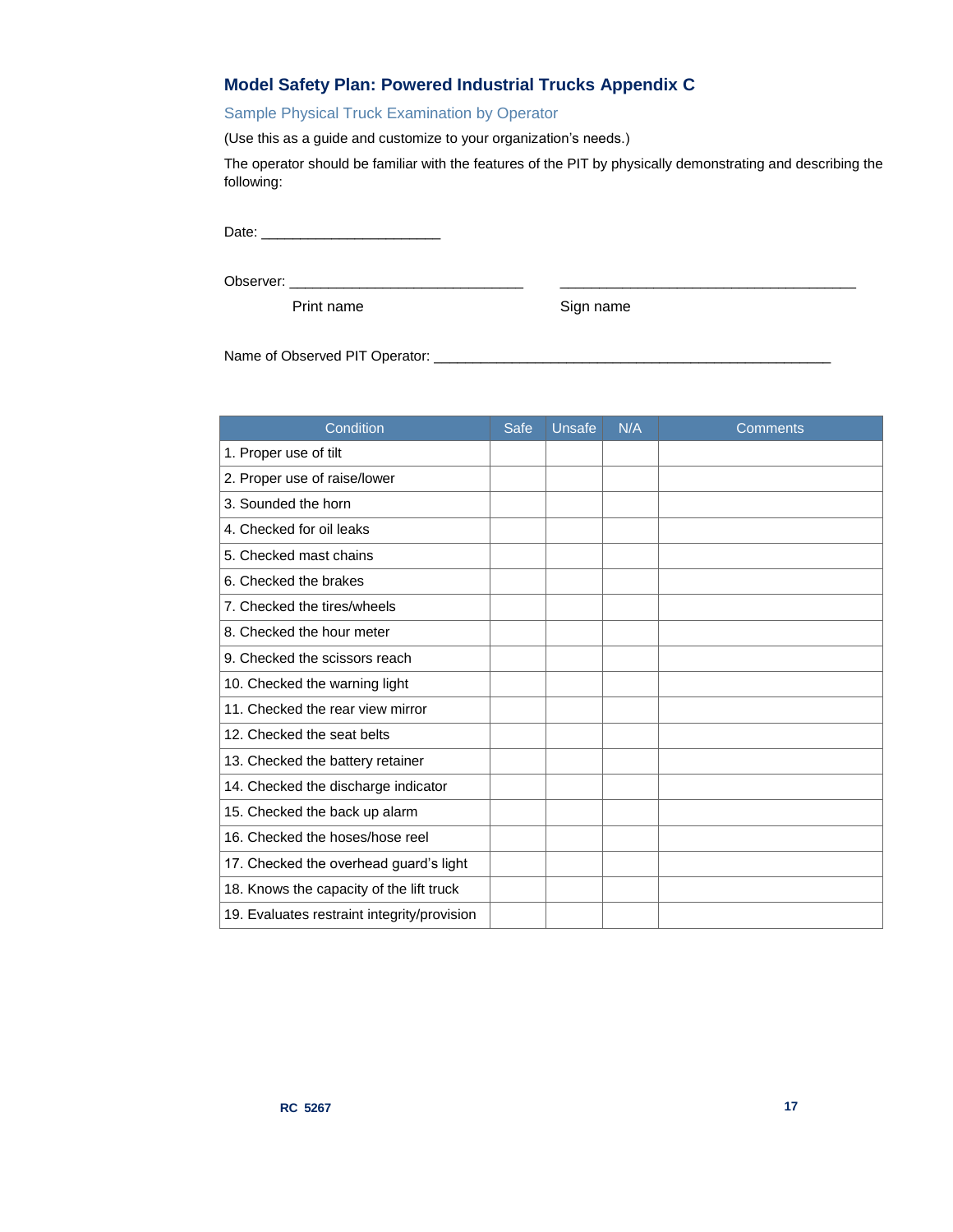# **Model Safety Plan: Powered Industrial Trucks Appendix D**

# Knowledge of Safeguards within the Facility

(Use this as a guide and customize to your organization's needs.)

The operator is to identify and explain safety items at the dock area, battery recharging area, and overall facility safety.

| <b>Dock Area</b>                | <b>Date Discussed</b> | <b>Comments</b> |
|---------------------------------|-----------------------|-----------------|
| Wheel chocking                  |                       |                 |
| Dock plate                      |                       |                 |
| <b>Trailer lighting</b>         |                       |                 |
| Condition of trailer floor      |                       |                 |
| Don't jump off the dock         |                       |                 |
| Keep clear of others            |                       |                 |
| Be aware of signs               |                       |                 |
| Correct height of empty pallets |                       |                 |

| <b>Fire Safety</b>          | Date Discussed | <b>Comments</b> |
|-----------------------------|----------------|-----------------|
| Location of extinguishers   |                |                 |
| How to use extinguisher     |                |                 |
| Type of extinguisher to use |                |                 |

| <b>Battery Charging</b>           | <b>Date Discussed</b> | <b>Comments</b> |
|-----------------------------------|-----------------------|-----------------|
| Protective equipment              |                       |                 |
| Acid neutralizing                 |                       |                 |
| <b>MSD</b>                        |                       |                 |
| No smoking policy                 |                       |                 |
| Plug/unplug practices             |                       |                 |
| Clean-up procedures               |                       |                 |
| Eyewash station                   |                       |                 |
| Commercial battery safe practices |                       |                 |

| <b>Personal Safety</b>                          | <b>Date Discussed</b> | <b>Comments</b> |
|-------------------------------------------------|-----------------------|-----------------|
| Use of eye protection during banding operations |                       |                 |
| <b>Evewash station</b>                          |                       |                 |
| Other:                                          |                       |                 |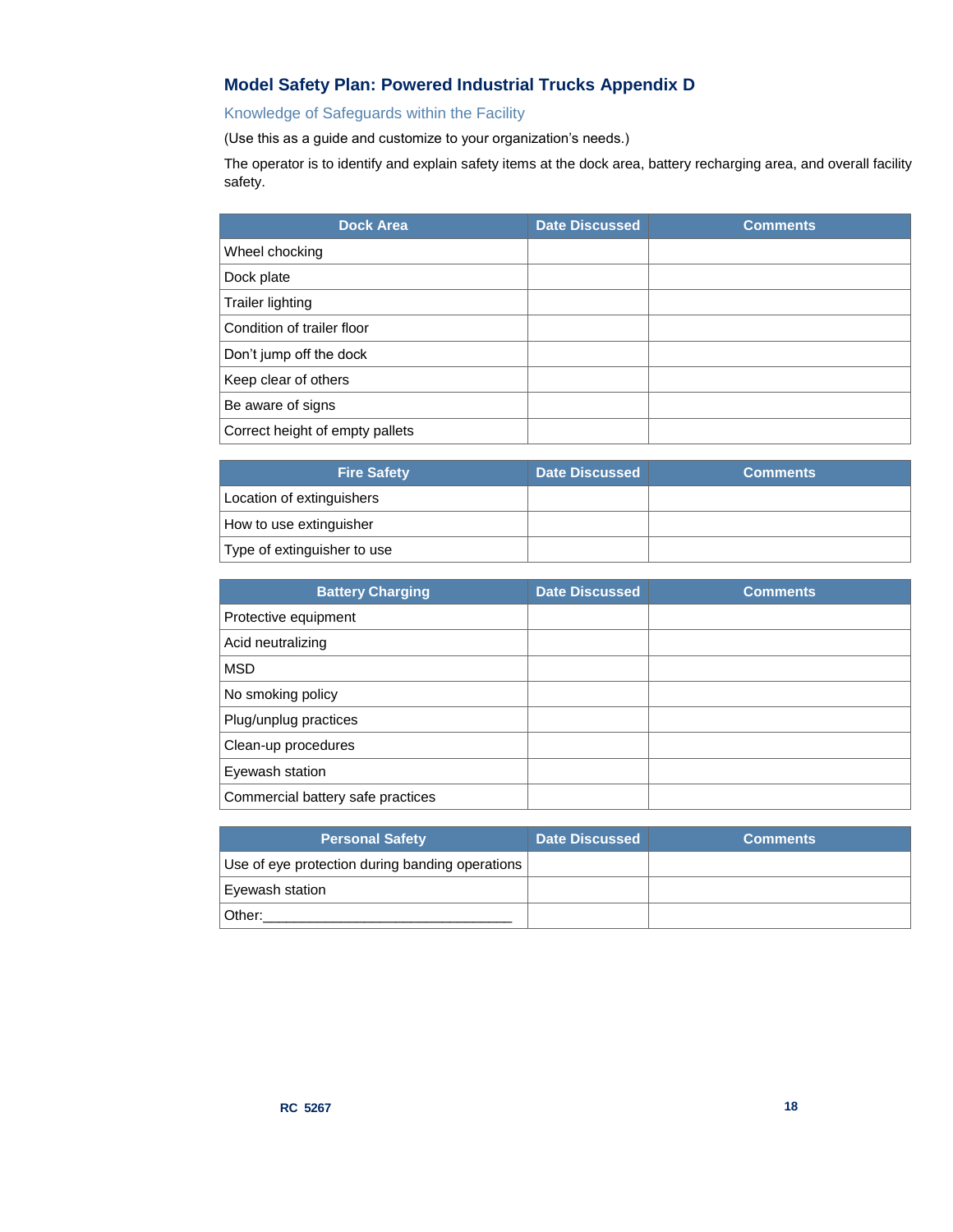# **Model Safety Plan: Powered Industrial Trucks Appendix E**

# Sample On-Site Driver's Performance Check Sheet

*(Use this as a guide and customize to your organization's needs.)*

| Employee's Name |           |      | Observer's Name |      | Date           |              |
|-----------------|-----------|------|-----------------|------|----------------|--------------|
| KEY:            |           | 4    |                 |      |                |              |
|                 | Excellent | Good | Fair            | Poor | Unsatisfactory | Not Observed |

| 1. Performs proper maintenance inspection.                | 5 | 4 | 3 | $\mathbf{2}$ | 1 | 0 |
|-----------------------------------------------------------|---|---|---|--------------|---|---|
| 2. Travels with forks close to floor                      | 5 | 4 | 3 | $\mathbf{2}$ | 1 | 0 |
| 3. Wears seat belt where provided                         | 5 | 4 | 3 | 2            | 1 | 0 |
| 4. Approaches load properly                               | 5 | 4 | 3 | $\mathbf{2}$ | 1 | 0 |
| 5. Carries load properly                                  | 5 | 4 | 3 | $\mathbf{2}$ | 1 | 0 |
| 6. Removes any obstacles in aisles                        | 5 | 4 | 3 | $\mathbf{2}$ | 1 | 0 |
| 7. Slows down at corners or intersections                 | 5 | 4 | 3 | $\mathbf{2}$ | 1 | 0 |
| 8. Sounds horn at blind corners and stops if necessary    | 5 | 4 | 3 | $\mathbf{2}$ | 1 | 0 |
| 9. Looks where he/she is going                            | 5 | 4 | 3 | $\mathbf{2}$ | 1 | 0 |
| 10. Travels in reverse if necessary                       | 5 | 4 | 3 | $\mathbf{2}$ | 1 | 0 |
| 11. Slows down on wet or slippery floors                  | 5 | 4 | 3 | $\mathbf{2}$ | 1 | 0 |
| 12. Corners properly                                      | 5 | 4 | 3 | $\mathbf{2}$ | 1 | 0 |
| 13. Starts and stops smoothly                             | 5 | 4 | 3 | $\mathbf{2}$ | 1 | 0 |
| 14. Obeys plant traffic rules                             | 5 | 4 | 3 | $\mathbf{2}$ | 1 | 0 |
| 15. Negotiates ramps properly                             | 5 | 4 | 3 | $\mathbf{2}$ | 1 | 0 |
| 16. Understands proper refueling or recharging procedures | 5 | 4 | 3 | $\mathbf{2}$ | 1 | 0 |
|                                                           |   |   |   |              |   |   |

Items 17 – 22: Evaluate the driver's ability to deposit a load in a storage area.

| 17. Makes a proper turn<br>5                                               |   | 4 | 3 |   |  |
|----------------------------------------------------------------------------|---|---|---|---|--|
| 18. Raises load properly                                                   |   | 4 | 3 | 2 |  |
| 19. Tilts upright forward only after the load is over the storage location | 5 | 4 | 3 | 2 |  |
| 20. Lowers load slowly<br>5                                                |   | 4 | 3 | 2 |  |
| 21. Load sits squarely                                                     |   | 4 | 3 | 2 |  |
| 22. Backs truck away properly                                              |   | 4 |   | 2 |  |

# Items 23 – 26: Evaluate the driver's procedures if called away from the truck.

| 23. Parks truck properly                                | 5 | $\boldsymbol{\Lambda}$ | 3 | ົ |  |
|---------------------------------------------------------|---|------------------------|---|---|--|
| 24. Knows rated capacity of truck                       | 5 |                        | 3 | າ |  |
| 25. Knows weight and load center of the load just moved |   | Δ                      | 3 | າ |  |
| 26. Is aware of hazardous areas in the plant            |   |                        |   |   |  |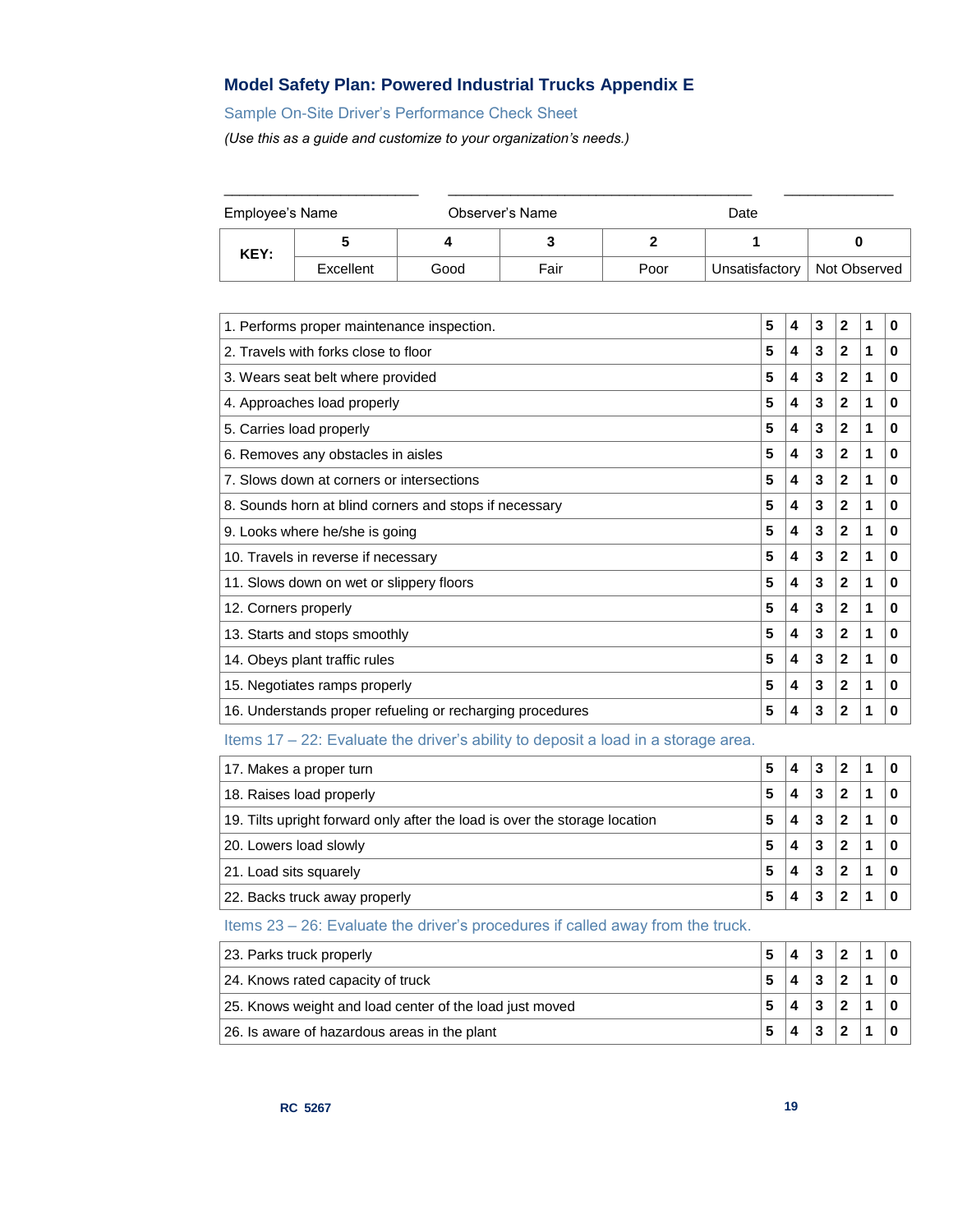# Items 27 – 31: Evaluate dock and trailer procedures.

| 27. Checks trailer's door opening as well as the condition and capacity of trailer floor                                     | 5 | 4 | 3 | $\mathbf{2}$ | 1 | 0 |  |
|------------------------------------------------------------------------------------------------------------------------------|---|---|---|--------------|---|---|--|
| 28. Checks for the necessity of using a free-lift upright                                                                    |   | 4 | 3 | $\mathbf{2}$ | 1 | 0 |  |
| 29. Checks to ensure that trailer wheels are blocked                                                                         |   | 4 | 3 | $\mathbf{2}$ | 1 | 0 |  |
| 5<br>30. Checks dock board for capacity and mounting                                                                         |   | 4 | 3 | $\mathbf{2}$ | 1 | 0 |  |
| 31. Avoids the edge of dock                                                                                                  |   | 4 | 3 | $\mathbf{2}$ |   | 0 |  |
| Items 32 - 35: Evaluate elevator use.                                                                                        |   |   |   |              |   |   |  |
| 5<br>32. Knows capacity of elevator<br>5<br>33. Knows combined weight of truck and load<br>5<br>34. Enters elevator properly |   | 4 | 3 | $\mathbf{2}$ | 1 | 0 |  |
|                                                                                                                              |   | 4 | 3 | $\mathbf{2}$ | 1 | 0 |  |
|                                                                                                                              |   | 4 | 3 | $\mathbf{2}$ | 1 | 0 |  |
| 35. Once in the elevator, shuts down vehicle properly                                                                        |   | 4 | 3 | $\mathbf{2}$ |   | o |  |
| Items 36 & 37: Evaluate outside operation.                                                                                   |   |   |   |              |   |   |  |
| 36. Avoids uneven terrain                                                                                                    |   | 4 | 3 | $\mathbf{2}$ | 1 | 0 |  |
| 37. Other(?)                                                                                                                 |   |   |   |              |   |   |  |
|                                                                                                                              |   |   |   |              |   |   |  |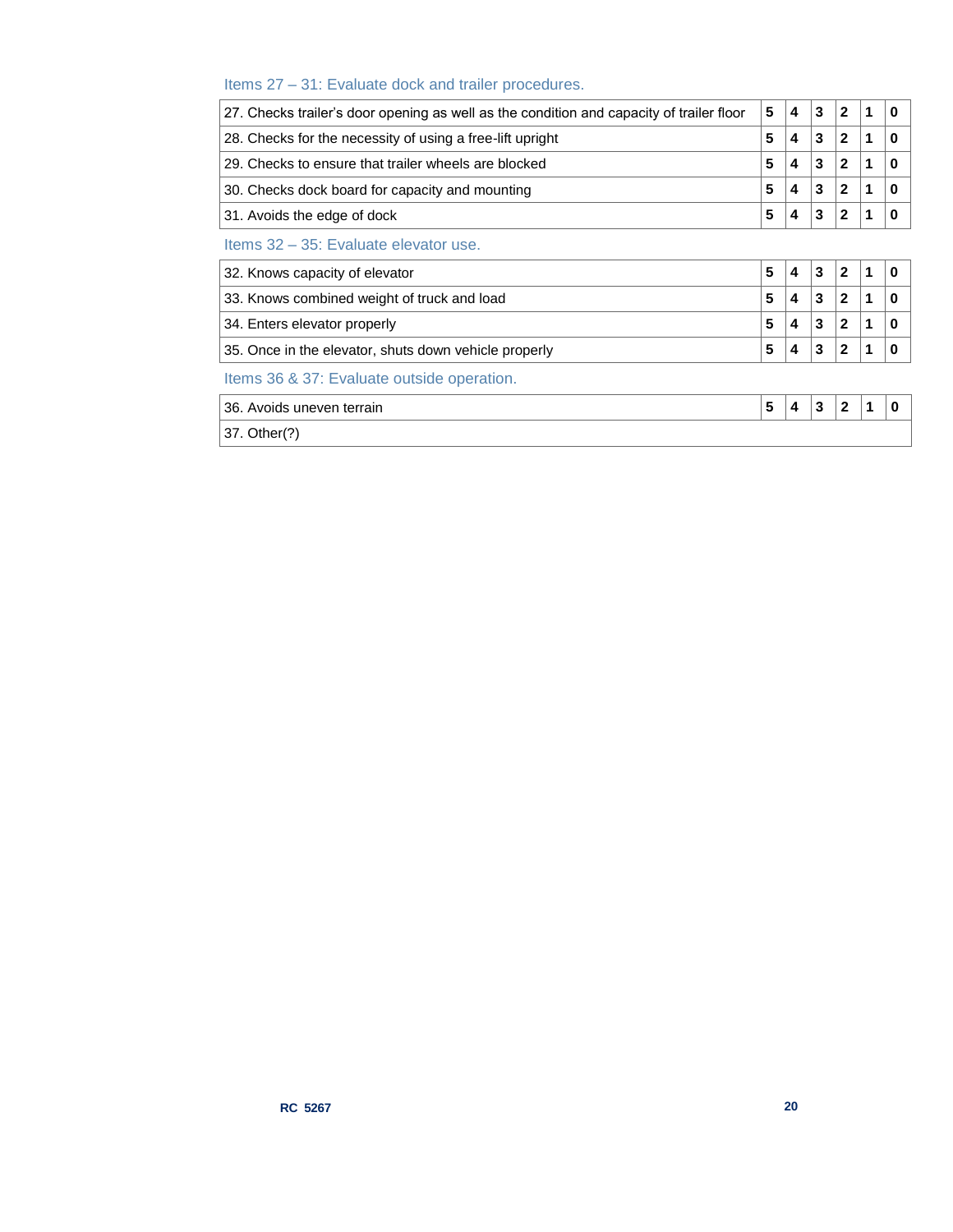# **Model Safety Plan: Powered Industrial Trucks Appendix F**

# Sample Lift Truck Operator Training Test

*(Use this as a guide and customize to your organization's needs.)*

|    | <b>Select the Best Answer</b>                                                                                                                                        | F |
|----|----------------------------------------------------------------------------------------------------------------------------------------------------------------------|---|
| 1. | A careful driver may hang his/her leg outside a machine when it is protected by a wide load.                                                                         |   |
| 2. | As the load's center of gravity moves away from the mast, the weight handling capacity of<br>the truck decreases.                                                    |   |
| 3. | Backward tilt moves the combined center of gravity closer to the rear wheels.                                                                                        |   |
| 4. | A lift truck should never be driven in reverse.                                                                                                                      |   |
| 5. | Other workers may stand nearby when you stack materials.                                                                                                             |   |
| 6. | It is all right to leave the engine running if you are only going to be gone a short time.                                                                           |   |
| 7. | Rear-wheel steering provides good maneuverability, but also requires constant awareness<br>of tail swing.                                                            |   |
| 8. | It is not necessary to report slippery conditions in your driving area.                                                                                              |   |
| 9. | Stability is resistance to overturning. A lift truck operator must be continually aware of both<br>forward and side stability. particularly when driving on a slope. |   |
|    | 10. Although there is a margin of safety built into the capacity rating of a new lift truck, the rated<br>capacity should never be ignored.                          |   |
|    | 11. A good driver drives fast to be the most productive and efficient.                                                                                               |   |
|    | 12. It is not necessary to observe the condition of building, railroad car, or truck flooring<br>because codes and regulations require they be in good condition.    |   |
|    | 13. If your truck begins to make a peculiar noise, it is a good idea to tell your supervisor about it<br>at the end of the shift.                                    |   |
|    | 14. The center of gravity on a lift truck always remains constant.                                                                                                   |   |
|    | 15. Checking for safe brake operation is one of the daily checks an operator makes.                                                                                  |   |
|    | 16. Tire skid marks on the floor are telltale signs of poor driving habits                                                                                           |   |
|    | 17. It is all right to lift a person on the fork tines only in an approved overhead work platform<br>attached to the truck.                                          |   |

18. A lift truck is suspended at \_\_\_\_\_\_\_\_\_\_\_\_\_\_\_\_ points. Lines of side support form a \_\_\_\_\_\_\_\_\_\_\_\_\_\_\_\_\_\_\_\_\_\_ with the points.

19. List three fluid level checks a trained operator should make at the beginning of each shift.

20. Describe what will happen if, during a material handling operation, the vehicle's center of gravity extends beyond the lines of side support.

21. The load center of a lift truck is measured at a distance of \_\_\_\_\_\_\_\_\_\_\_ inches from the heel of the forks.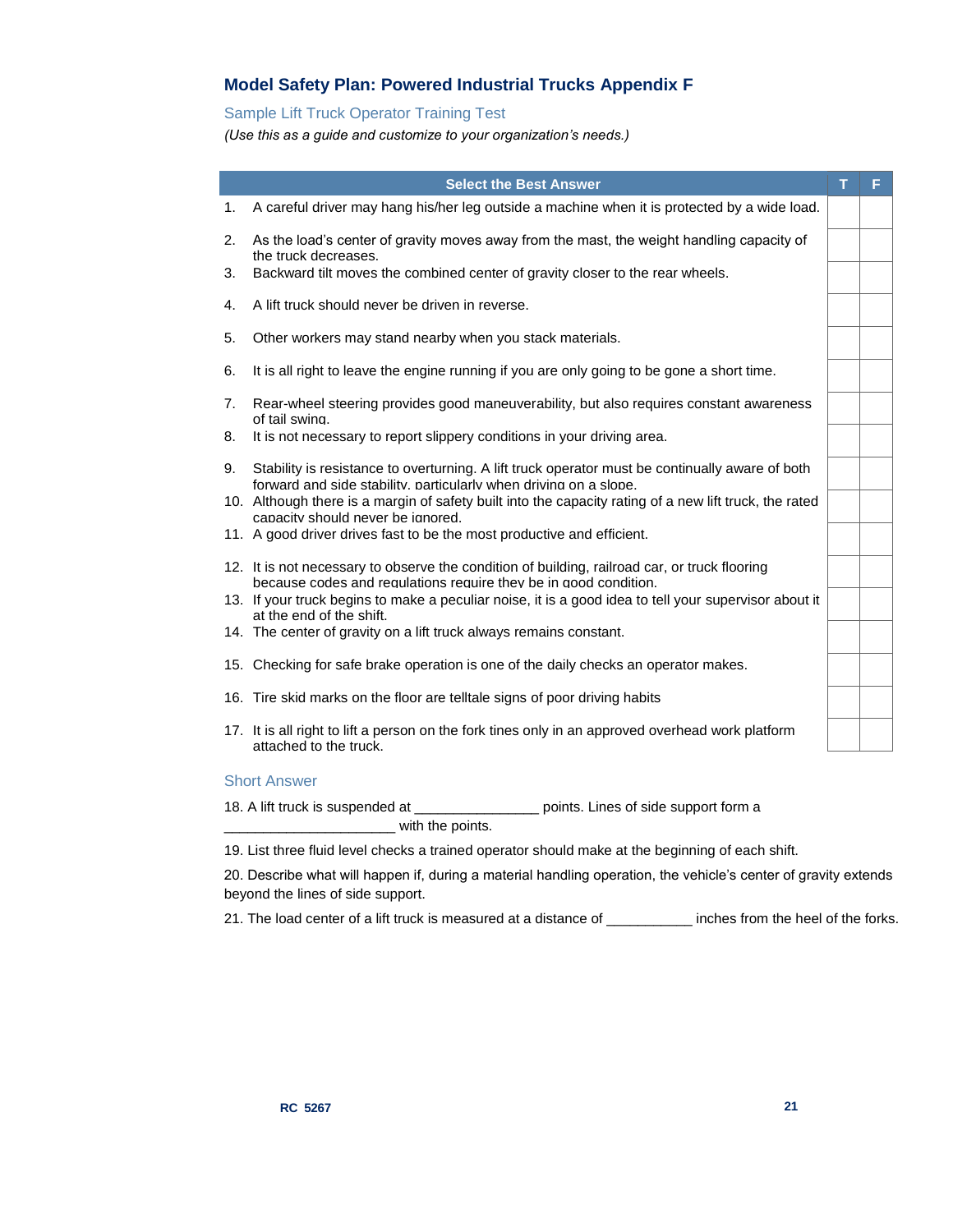#### Multiple Choice

Select the answer that is most correct.

22. Regarding the right-of-way, trucks:

- a) cannot stop as quickly as pedestrians, and, therefore have the right-of-way
- b) must always yield to pedestrians
- c) have the right-of-way whenever the horn is sounded
- 23. Before loading or unloading truck trailers:
	- a) determine how fast to drive the lift truck to jump the gap between the trailer and the dock
	- b) determine if a dock plate is needed to level the trailer with the dock
	- c) ensure the dock plate is securely in place
- 24. Which of the following should be minimized to avoid truck turnover?
	- a) the height of the forks while traveling
	- b) the length of the fork under the load
	- c) the backward tilt of the mast
- 25. The counterbalanced design of the lift truck means:
	- a) if the back wheels leave the ground temporarily, but come back down, then the truck is in balance
	- b) to increase the vehicle's lifting capacity, more weight should be added to the rear
	- c) the truck is least stable when empty
- 26. The stability of the lift truck while turning:
	- a) increases because of the weight of the truck
	- b) depends upon the load
	- c) decreases because the force on the truck pushes to the outside of the turn
- 27. A lift truck differs from an automobile in that a lift truck:
	- a) steers more easily while unloaded
	- b) is more difficult to stop
	- c) is more likely to be noticed by pedestrians
- 28. The lift truck operator needs to know which of the following when transporting chemicals:
	- a) nothing; only those who use the chemicals need to read the MSDSs
	- b) what to do in case the chemical spills
	- c) what the chemicals' intended use may be

29. When elevating personnel with an approved personnel platform, the anticipated weight of the platform, personnel, and load should not exceed:

- a) one-half of the capacity listed on the nameplate
- b) the capacity listed on the nameplate
- c) it does not matter; if the platform is designed to lift personnel, then the truck can handle the weight

30. Changes in the lift truck's capacity may be made by:

- a) any operator who knows how
- b) the truck manufacturer or anyone with written permission from the truck manufacturer
- c) the truck manufacturer only
- 31. Lift truck operators should store chemicals:
	- a) away from incompatible substances
	- b) at height, so they are less likely to be contacted accidentally away from battery charging areas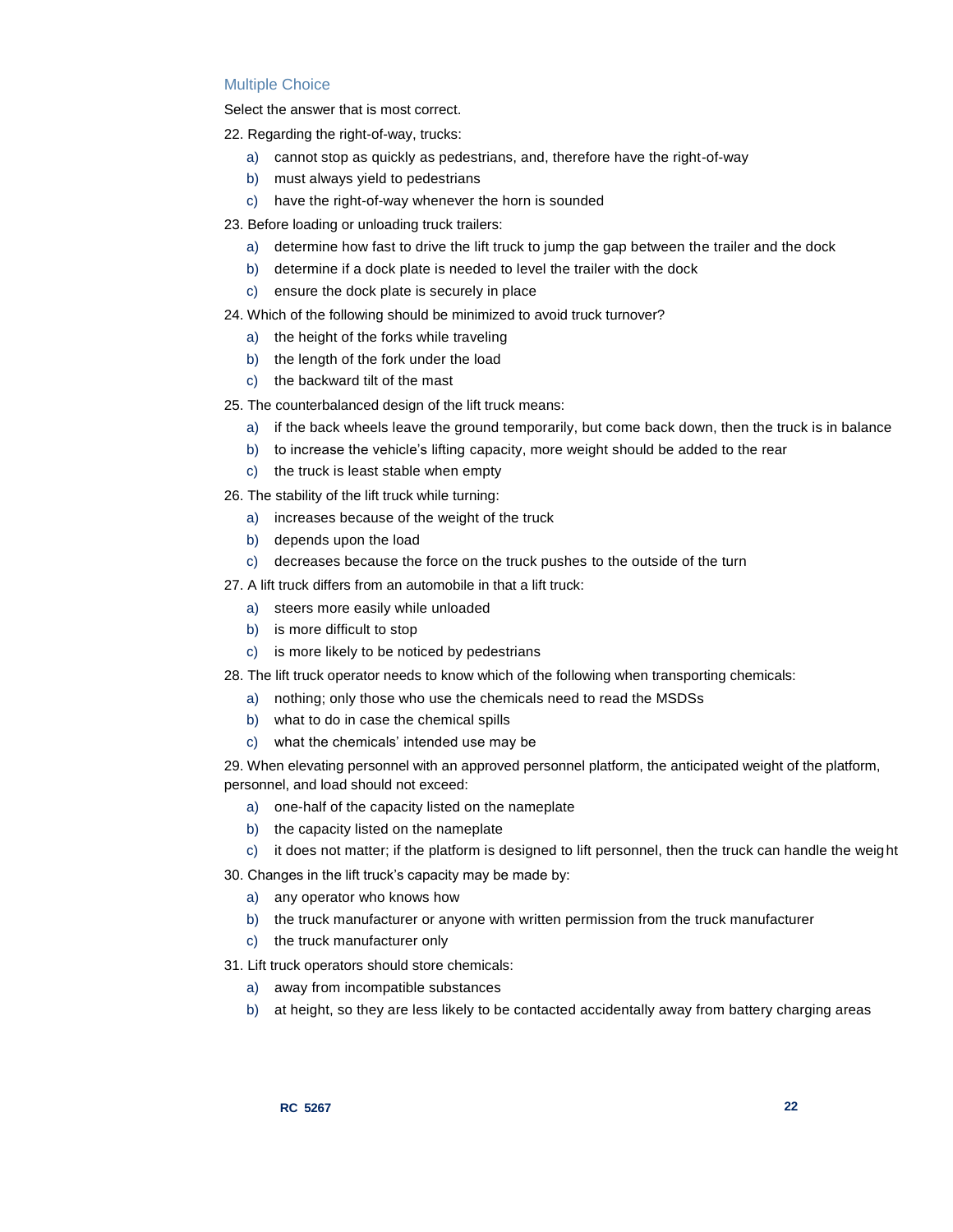# **Model Safety Plan: Powered Industrial Trucks Appendix F.1**

Sample Lift Truck Operator Training Answer Sheet

| 1. | A careful driver may hang his/her leg outside a machine when it is protected by a wide load.                                                                         | False |
|----|----------------------------------------------------------------------------------------------------------------------------------------------------------------------|-------|
| 2. | As the load's center of gravity moves away from the mast, the weight handling capacity of the<br>truck decreases.                                                    | True  |
| 3. | Backward tilt moves the combined center of gravity closer to the rear wheels.                                                                                        | True  |
| 4. | A lift truck should never be driven in reverse.                                                                                                                      | False |
| 5. | Other workers may stand nearby when you stack materials.                                                                                                             | False |
| 6. | It is all right to leave the engine running if you are only going to be gone a short time.                                                                           | False |
| 7. | Rear-wheel steering provides good maneuverability, but also requires constant awareness of<br>tail swing.                                                            | True  |
| 8. | It is not necessary to report slippery conditions in your driving area.                                                                                              | False |
| 9. | Stability is resistance to overturning. A lift truck operator must be continually aware of both<br>forward and side stability, particularly when driving on a slope. | True  |
|    | 10. Although there is a margin of safety built into the capacity rating of a new lift truck, the rated<br>capacity should never be ignored.                          | True  |
|    | 11. A good driver drives fast to be the most productive and efficient.                                                                                               | False |
|    | 12. It is not necessary to observe the condition of building, railroad car, or truck flooring because<br>codes and regulations require they be in good condition.    | False |
|    | 13. If your truck begins to make a peculiar noise, it is a good idea to tell your supervisor about it at<br>the end of the shift.                                    | False |
|    | 14. The center of gravity on a lift truck always remains constant.                                                                                                   | False |
|    | 15. Checking for safe brake operation is one of the daily checks an operator makes.                                                                                  | True  |
|    | 16. Tire skid marks on the floor are telltale signs of poor driving habits.                                                                                          | True  |
|    | 17. It is all right to lift a person on the fork tines only in an approved overhead work platform<br>attached to the truck.                                          | False |

#### Short Answer

18. A lift truck is suspended at **3** points. Lines of side support form a **Triangle** with the points.

19. List three fluid level checks a trained operator should make at the beginning of each shift. **Oil, Water Fuel, Hydraulic Oil**.

20. Describe what will happen if, during a material handling operation, the vehicle's center of gravity extends beyond the lines of side support. **Vehicle could tip over to that side**.

21. The load center of a lift truck is measured at a distance of **24** inches from the heel of the forks.

#### Multiple Choice

Select the answer that is most correct.

22. Regarding the right-of-way, trucks: **b) must always yield to pedestrians** 

23. Before loading or unloading truck trailers: **c) ensure the dock plate is securely in place**

24. Which of the following should be minimized to avoid truck turnover? **a) the height of the forks while traveling** 

25. The counterbalanced design of the lift truck means: **c) the truck is least stable when empty**

26. The stability of the lift truck while turning: **c) decreases because the force on the truck pushes to the outside of the turn**

27. A lift truck differs from an automobile in that a lift truck: **b) is more difficult to stop**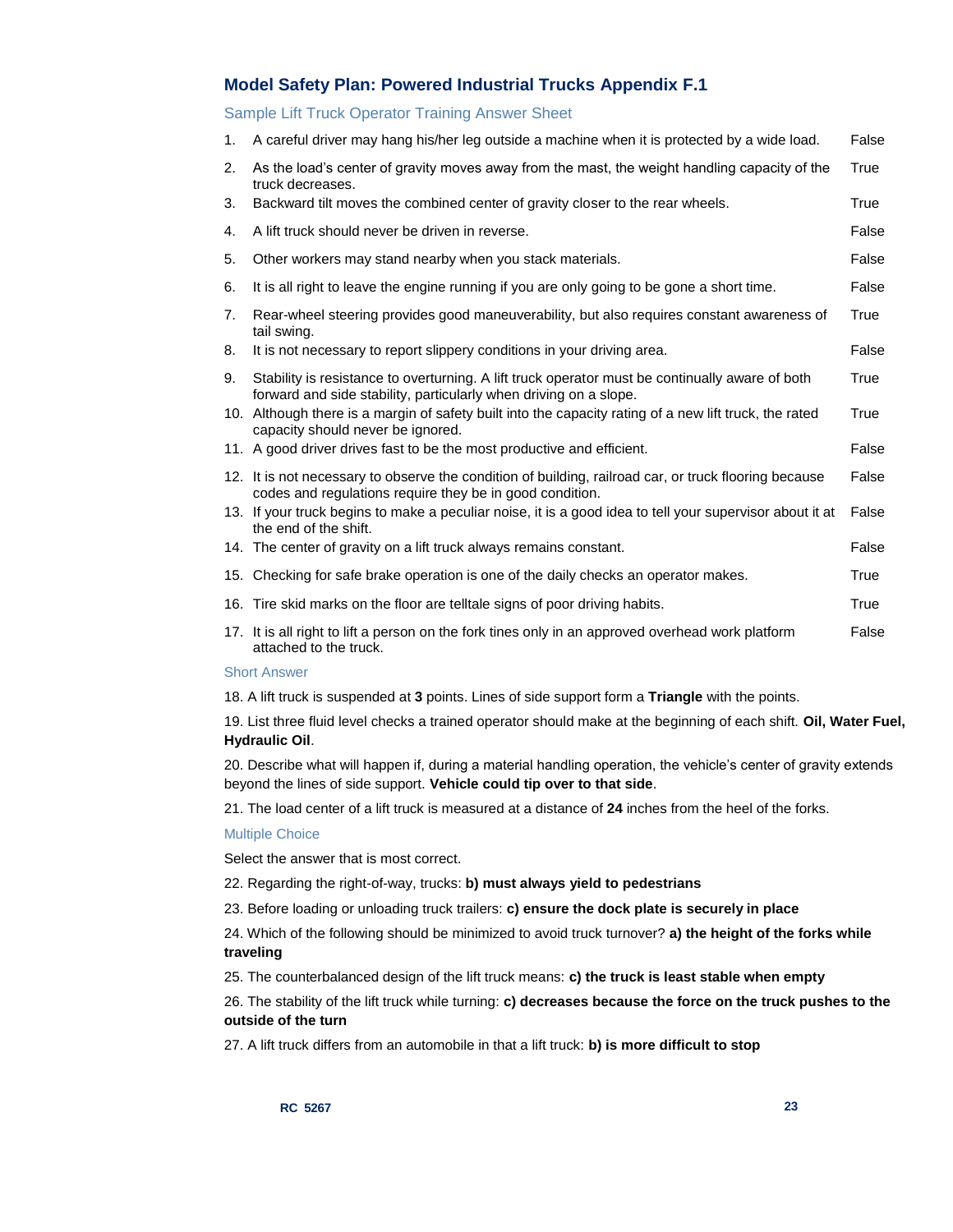28. The lift truck operator needs to know which of the following when transporting chemicals: **b) what to do in case the chemical spills**

29. When elevating personnel with an approved personnel platform, the anticipated weight of the platform, personnel, and load should not exceed: **a) one-half of the capacity listed on the nameplate**

30. Changes in the lift truck's capacity may be made by: **b) the truck manufacturer or anyone with written permission from the truck manufacturer**

31. Lift truck operators should store chemicals: **a) away from incompatible substances**